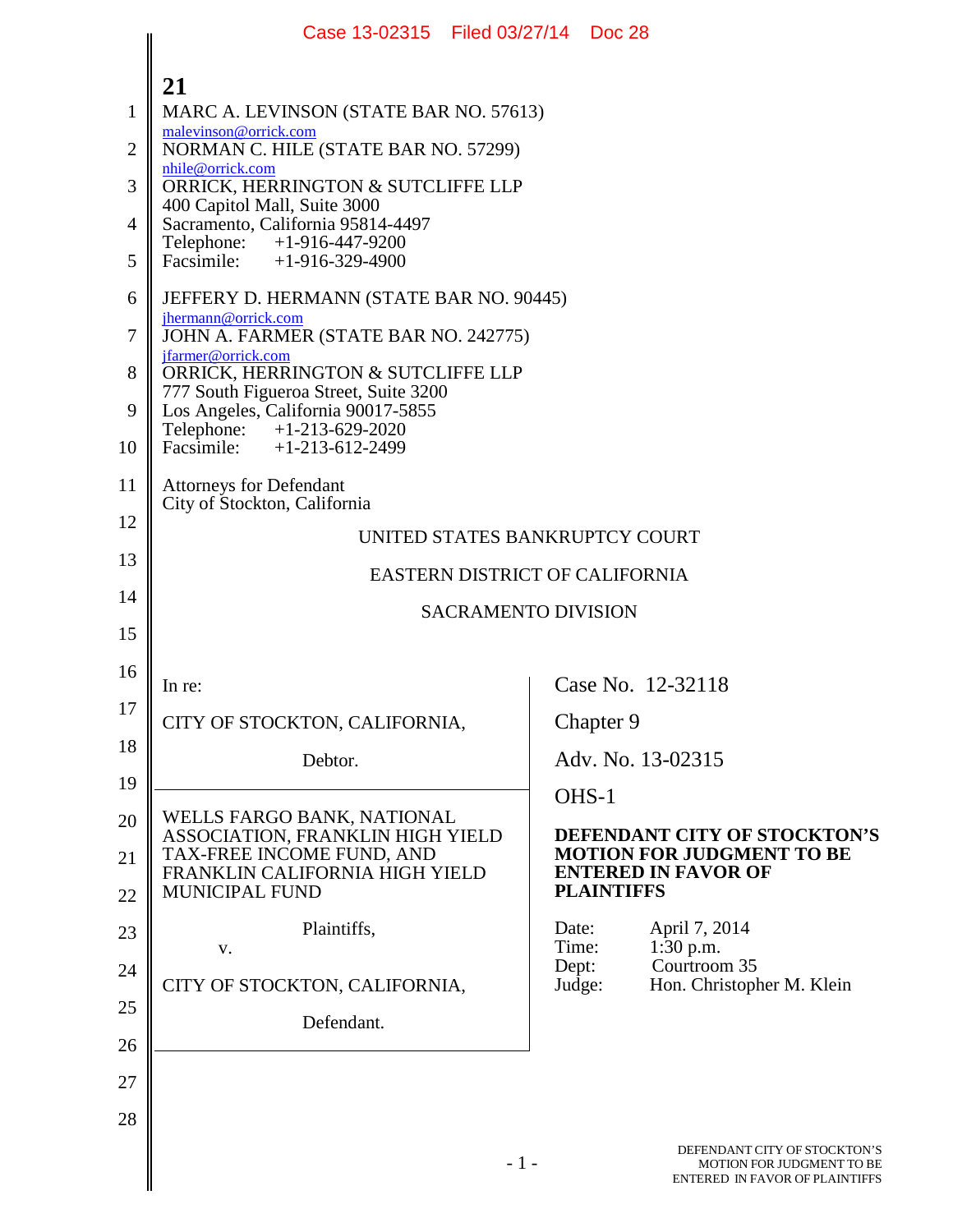1 2 3 4 5 Defendant City of Stockton, California ("**City**"), debtor in the above-captioned case and defendant in the above captioned adversary proceeding ("**Adversary**"), hereby moves by this "**Motion**" for an order dispensing with the major issues in the Adversary and directing entry of a judgment in favor of Plaintiffs and against the City in the form, content and manner described herein.

# **INTRODUCTION**

7 8 9 10 11 12 13 14 15 16 17 Plaintiffs seek a declaration that the subject 2009 transaction is a financing transaction rather than a lease transaction. The City believes that such a conclusion would be incorrect on both the facts and the law. But the City also believes that were the relief granted, the effect on the City's plan of adjustment would not have a material detrimental impact upon the City or its creditors than were the Court to conclude that the leases at the heart of the transaction are indeed leases. So rather than continue to spend valuable time and resources on a battle over form, the City in this pleading agrees that Plaintiffs can have their sought after declaration with the understanding that this concession is made solely to move the case more quickly and efficiently towards confirmation of a plan of adjustment, and with the full reservation of rights that such concession has no precedential effect or impact on any other transaction involving the City or any related agency.

18

22

6

# **JURISDICTION AND VENUE**

19 20 21 1. The Court has jurisdiction over this motion and the relief requested herein pursuant to 28 U.S.C. §§ 157 and 1334, and this matter is a core proceeding pursuant to 28 U.S.C. § 157. Venue for the motion is proper in this court pursuant to 28 U.S.C. §§ 1408 and 1409.

# **RELIEF REQUESTED**

23 24 25 26 27 28 2. As a means of eliminating or at least minimizing the costs, counsel and other professional fees and time the City will be required to devote to defending the allegations in the Adversary that also relate to the treatment of Plaintiffs' claims in the proposed plan, the City requests entry of an order directing that judgment be entered in favor of Plaintiffs, and against the City, with respect to the principal relief sought by Plaintiffs herein, namely that the "**Golf Course/Park Lease Out"** and the "**Golf Course/Park Lease Back"** (as identified in the City's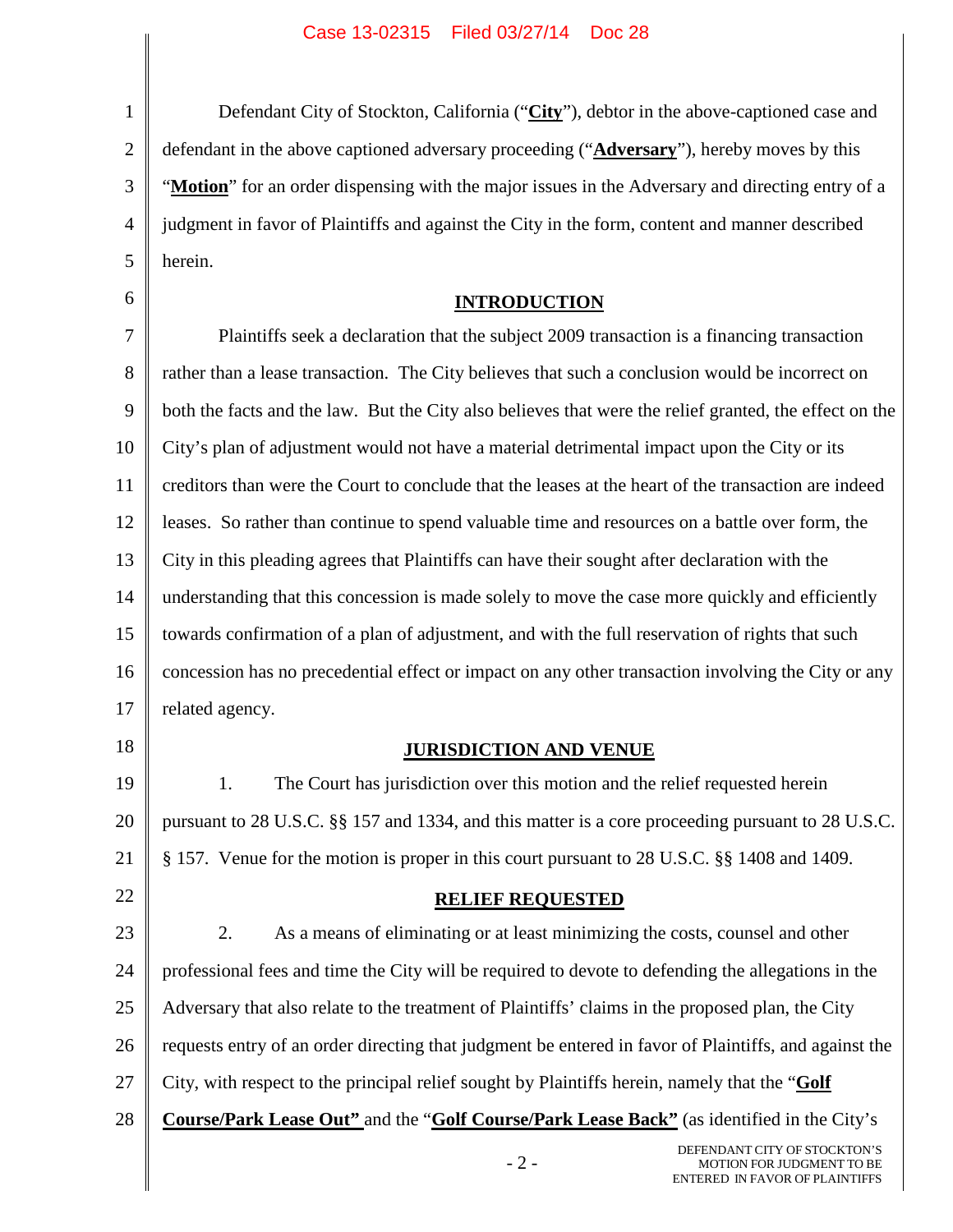1 2 3 4 5 6 7 8 9 10 11 12 13 14 15 16 17 18 19 20 21 22 23 24 25 26 27 28 Answer and in and in the relevant excerpts from the City's disclosure statement attached hereto as Exhibit A) "are not unexpired lease(s) of real property within the meaning, scope and operation of sections 365 and 502(b)(6) of the Bankruptcy Code" (*see*, Complaint, paras. (1) and (2) of the prayer for relief), but instead constitute a disguised secured transaction wherein the City is an obligor, Wells Fargo Bank, acting as the bond trustee ("**Bond Trustee**") under the Indenture of Trust dated as of September 1, 2009 (the "**Indenture**") for the bonds identified in the complaint herein, acting as the assignee of the City's Financing Authority, is the secured creditor, the obligation is to repay the amounts set forth in the Golf Course Lease Back, and the collateral consists of the right to possession and operation of the properties identified in the City's Answer ("**Answer**") [Adv. Dkt. No. 13] and in Exhibit A, as the "**Golf Course/Park Properties**". In conceding such judgment, the City neither admits nor agrees that the Golf Course/Park Lease Out or the Golf Course/Park Lease Back, or any similar lease/leaseback transactions to which the City is a party, are disguised financings, and fully reserves its rights on issues such as the nature and extent of the Bond Trustee's claims in this case. **BACKGROUND** 3. The City filed its petition for chapter 9 relief on June 28, 2012. Dkt. No. 1. On April 1, 2013, the Court delivered its oral ruling that the City had established its eligibility for bankruptcy protection, and entered its order for chapter 9 relief later that day. Dkt. No. 845. On June 12, 2013, the Court issued a written Opinion Regarding Chapter 9 Order For Relief, elaborating on its reasons for its ruling. *In re City of Stockton*, 493 B.R. 772 (Bankr. E.D. Cal. 2013). Dkt. No. 950. 4. On November 15, 2013, the City filed its First Amended Plan For The Adjustment Of Debts Of City Of Stockton, California (November 15, 2013) (the "**Plan**"). Dkt. No. 1204. On November 21, 2013, the City filed its Modified Disclosure Statement With Respect To First Amended Plan For The Adjustment Of Debts Of City Of Stockton, California (November 15, 2013) (the "**Disclosure Statement**"). Dkt. No. 1215. On November 22, 2013, the Court entered its Order (1) Approving Modified Disclosure Statement With Respect To First Amended Plan For The Adjustment Of Debts Of City Of Stockton, California (November 15, 2013); (2) Setting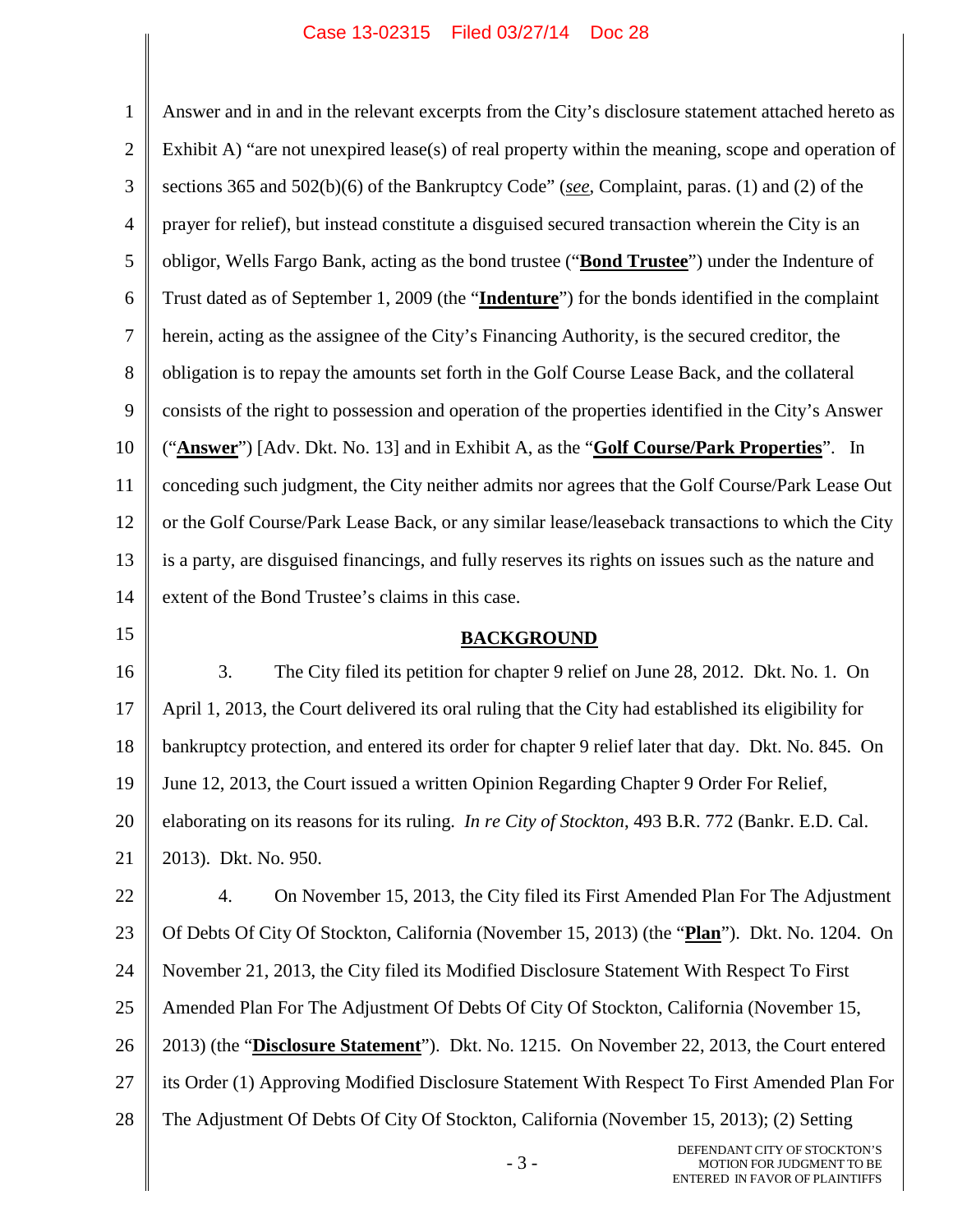| 1 Confirmation Procedures; And (3) Scheduling Filing Dates And The Confirmation Hearing (the |
|----------------------------------------------------------------------------------------------|
| 2 <b>(Order</b> ). Dkt. No. 1220.                                                            |

3 4 5. By virtue of the Order, the City is now proceeding to confirmation of the Plan with the confirmation hearing date scheduled for May 12, 2014.

5 6 7 8 6. The transaction giving rise to the dispute herein is described in detail in the Disclosure Statement. Relevant excerpts of the Disclosure Statement are set forth in Exhibit "A" attached hereto. Defined terms used herein and not defined herein have the same meaning as in the Disclosure Statement.

9 10 7. On October 14, 2013, Plaintiffs commenced the Adversary by filing their "**Complaint**". Dkt. No. 1181.

11 12 13 14 15 16 8. By the Complaint, Plaintiffs seek, inter alia, a declaration that the Golf Course/Park Lease Out and the Golf Course/Park Lease Back: "in economic substance, constitute a secured financing transaction by which the City borrowed more than \$30 million in proceeds of the Bonds."<sup>1</sup> Complaint, para. 59. Specifically, Plaintiffs request that the Court enter a judgment declaring that the Golf Course/Park Lease Back and the Golf Course Lease Out "is not an unexpired lease of real property within the meaning, scope and operation of sections 365 and

- 17 502(b)(6) of the Bankruptcy Code." Complaint, prayer for relief, paras. (1) and (2).
- 18 19 20 21 9. Plaintiffs ask that the Court declare: "that the claims arising under the [Golf Course/Park Lease Out and the Golf Course/Park Lease Back], . . . are allowed claims secured by a valid, perfected and enforceable security interest in and lien upon the [Golf Course/Park Properties] and such other collateral as set forth in the Indenture." Complaint, para. 61.
- 22

10. The Complaint also requests the Court to value the collateral for the secured loan

sought by Plaintiffs and in the alternative, to determine the claim for administrative rent should

- 23
- 24

25 26 27 28 <sup>1</sup> The Bond Trustee is already a party to a \$35 million secured loan transaction collateralized by an assignment of the Golf Course/Park Leases – The Trust Indenture for the Bonds sets forth the terms of that secured loan transaction in great detail. The problem for the Plaintiffs is that the borrower and only obligor for that secured loan is the Stockton Public Financing Authority, a joint powers authority created in 1990. See definition 82 of the Plan. The City itself has no obligation to repay the Bonds. Rather, its obligation is to pay rent to the Financing Authority under the Golf Course/Park Lease Back. Plaintiffs desire to assert a \$35 million claim against the City and have apparently chosen the recharacterization relief sought by the Complaint to obtain that claim directly against the City. Perhaps it would be more appropriate to characterize the relief really desired by the Plaintiffs as adding the City as an additional obligor with liability to repay the Bonds.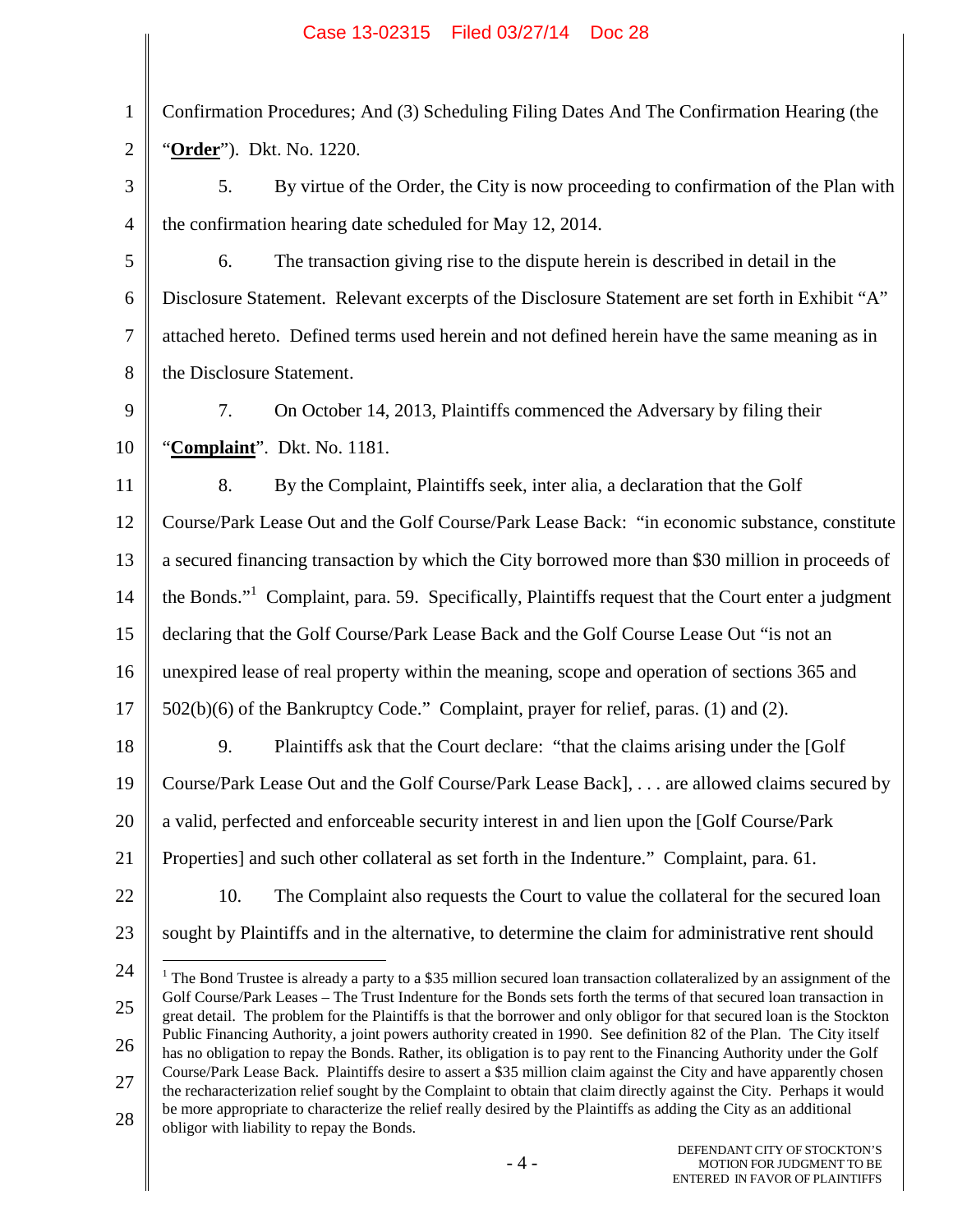the Golf Course/Park Leases be determined by this Court to be true leases. Complaint, paras. 69 – 82.

- 3 4 5 6 7 8 9 10 11 12 13 14 15 16 17 18 19 20 21 22 23 11. In the Answer, the City admitted the basic facts relating to the transactions, denied the recharacterization allegations, and raised the contentions that, (i) any such recharacterized secured loan transaction would be an illegal and unenforceable loan under California law that prohibits cities from entering into obligations payable from future fiscal year revenues without two-thirds voter approval, which was not obtained here, and (ii) to the extent that Plaintiffs seek to claim a lien upon not just the Golf Course/Park Leases but also the underlying real property, such a lien upon municipal property is prohibited as a matter of California statutory and constitutional law<sup>2</sup>, and (iii) Ninth Circuit law governing attempts to recharacterize the legal nature of transactions mandate that the court look to state law, which means in this case the *Offner-Dean* line of cases which under California law provides that properly structured lease/leaseback transactions are true leases under California law.<sup>3</sup> 12. The City believes that: (i) the Golf Course/Park Leases are true leases; (ii) the other lease/leaseback transactions undertaken by the Financing Authority are also true leases; and (iii) no basis in fact or law exists to recharacterize the Golf Course/Park Leases as secured loan transactions. The City further believes that: (iv) if the legal nature of the Golf Course/Park Leases were recharacterized to be a secured loan transaction, the resulting recharacterized secured loan would be illegal and unenforceable under California law; (v) the possessory interest in the Golf Course/Park Properties would be the collateral for the recharacterized secured loan; (vi) such possessory interest has no value as collateral to the Plaintiffs; (vii) there is no basis for determining that the collateral for the recharacterized secured loan is the fee simple interest in the
	- $2$  See Answer ¶47.

1

<sup>24</sup> 25 26 <sup>3</sup> Answer ¶54 provides: "The City denies, generally and specifically, each and every allegation of ¶ 54 of the Complaint. Further answering ¶ 54 of the Complaint, the current state of the law in the Ninth Circuit is that bankruptcy courts must look to state law in order to re-characterize transactions. *See Official Comm. of Unsecured Creditors v. Hancock Park Capital II, L.P. (In re Fitness Holdings Int'l)*, 714 F.3d 1141 (9th Cir. 2013). Plaintiffs have failed to provide notice of a claim that California law would mandate re-characterizing the Golf Course/Park

<sup>27</sup> 28 Lease Out as a secured loan transaction, and in fact, the law in California does not support such a re-characterization. *See City of Los Angeles v. Offner*, 19 Cal.2d 483 (1942), *Dean v. Kuchel*, 35 Cal.2d 444 (1950) and *Rider v. City of San Diego*, 18 Cal. 4th 1035 (1998). Having stated no legal basis to support its side of the dispute, no claim for relief is stated."

<sup>- 5 -</sup>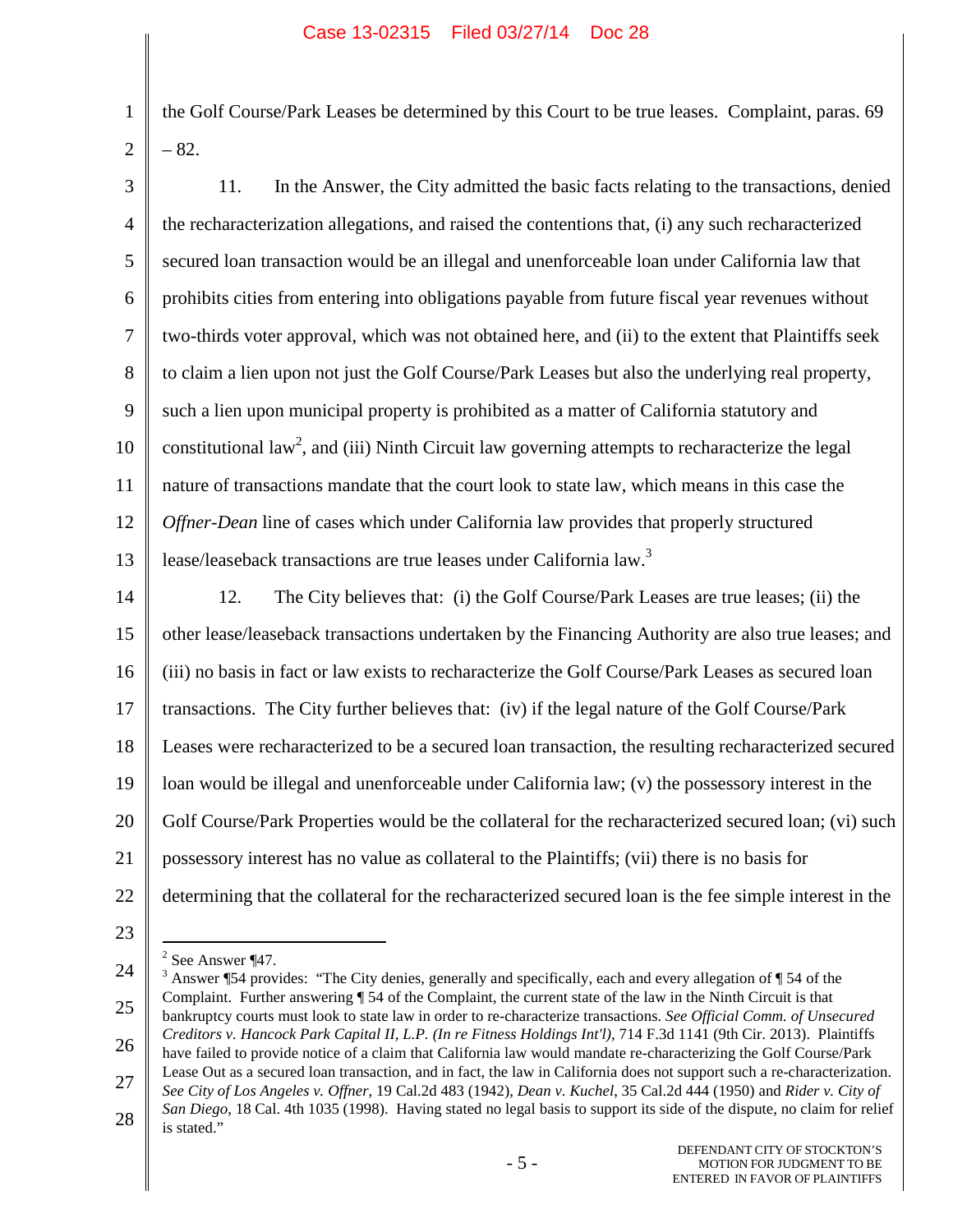1 2 3 4 Golf Course/Park Properties; and (viii) to the extent the collateral for the recharacterized secured loan is determined to be such fee simple interest, the lien upon the fee simple interest is unenforceable under California law. As a result, the City firmly believes that the Plaintiffs should fail in their efforts to recharacterize the legal nature of the Golf Course/Park Leases.

5

6 7 8 9 10 13. However, resisting the recharacterization relief requested by the Plaintiffs would require the City to continue to devote time, effort and professional fees, and would involve the risk that the resolution of the recharacterization relief would prolong the evidentiary hearing on confirmation of the Plan and possibly delay confirmation. The City sees little downside to Plaintiffs prevailing on their recharacterization allegations as long as the City is able to preserve its positions set forth above and in the Answer.

11 12 13 14 15 16 17 18 19 20 21 22 23 24 14. Therefore, the City is willing to concede judgment to Plaintiffs on the recharacterization claims – that is that the Golf Course/Park Leases are "not an unexpired lease of real property within the meaning, scope and operation of sections 365 and 502(b)(6) of the Bankruptcy Code" (Complaint prayer for relief, paras. (1) and (2)) and that the claims of Plaintiffs arising under the Golf Course/Park Leases are secured by a security interest in and lien upon the right to possession and operation of the Golf Course/Park Properties and the other collateral set forth in the Indenture (see, Complaint prayer for relief, paras. (3) and (4)), as long as such concession is limited by a full reservation of rights by the City as to the consequences of the Golf Course/Park Leases being treated as a secured financing, including, without limitation, the nature and extent of the resulting claims, liens and security interests of the Plaintiffs, the fact that such concession of judgment is not an admission that any other similar transactions with any other parties are not true leases, and that the judgment entered against the City shall have no precedential effect upon any other transactions. All such rights and claims reserved by the City, to the extent disputed by Plaintiffs, can later be resolved outside of the Adversary.

25 26 27 28 15. Such concession would mean that Plaintiffs would receive the primary relief requested in the Complaint, that Plaintiffs have a claim (albeit disputed) directly against the City for the amount of approximately \$35 million rather than the \$10.4 million landlord claim of the Financing Authority (assigned as collateral to the Bond Trustee) that is capped under section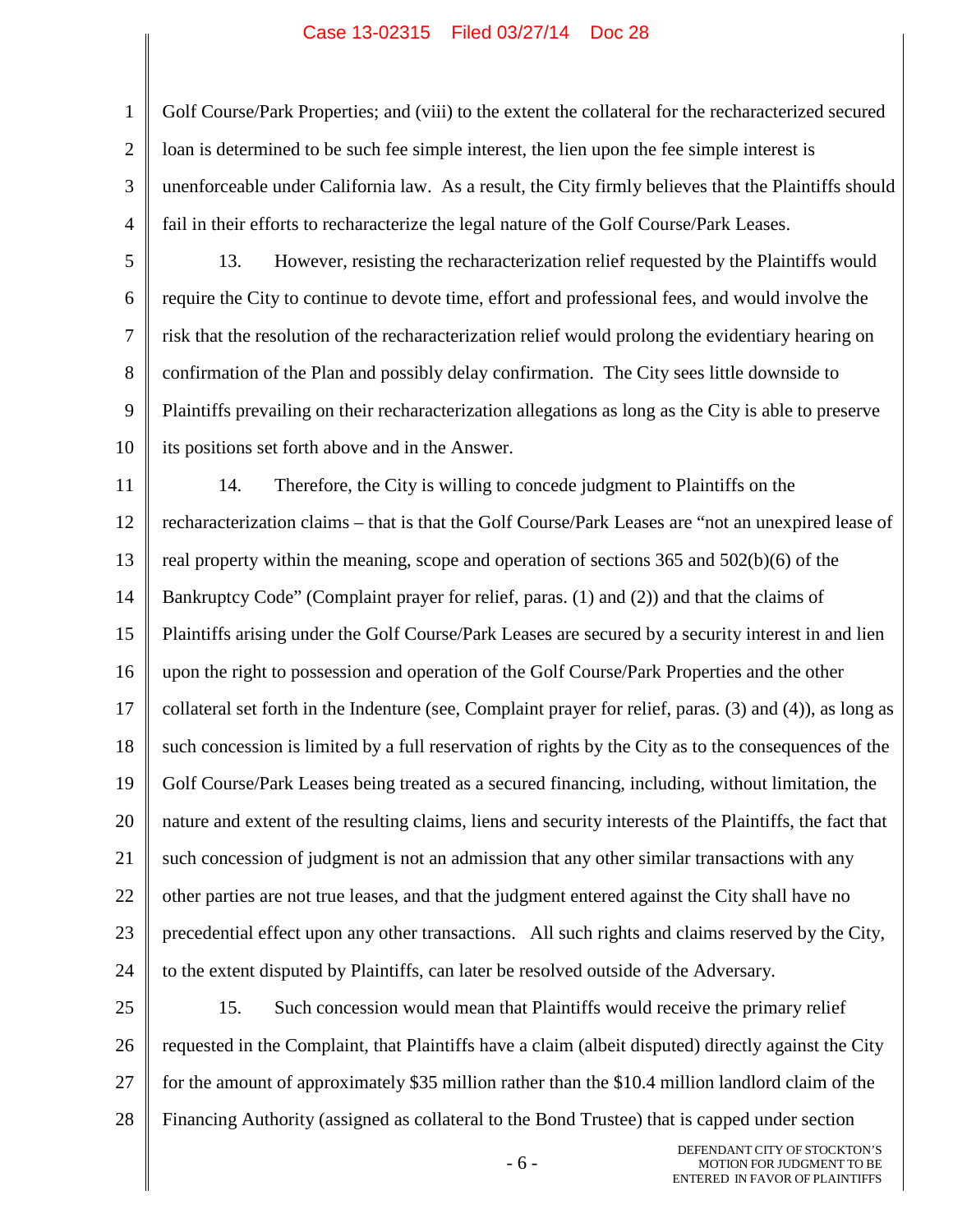|                | Case 13-02315 Filed 03/27/14 Doc 28                                                                   |  |  |  |
|----------------|-------------------------------------------------------------------------------------------------------|--|--|--|
|                |                                                                                                       |  |  |  |
| $\mathbf{1}$   | 502(b)(6) of the Bankruptcy Code.                                                                     |  |  |  |
| $\overline{c}$ | In view of the foregoing, the City believes that the relief requested herein is<br>16.                |  |  |  |
| $\mathfrak{Z}$ | appropriate, legally justified, and in the best interests of the City and its creditors.              |  |  |  |
| $\overline{4}$ | <b>CONCLUSION</b>                                                                                     |  |  |  |
| 5              | WHEREFORE, the City respectfully requests that the Court enter an order that judgment                 |  |  |  |
| 6              | be entered against the City and in favor of Plaintiffs, with the full reservation of rights set forth |  |  |  |
| $\tau$         | above, and in the form set forth as Exhibit "B" hereto.                                               |  |  |  |
| 8              |                                                                                                       |  |  |  |
| 9              | Dated: March 27, 2014<br><b>MARC A. LEVINSON</b><br>Orrick, Herrington & Sutcliffe LLP                |  |  |  |
| 10             |                                                                                                       |  |  |  |
| 11             | /s/ Marc A. Levinson<br>By:                                                                           |  |  |  |
| 12             | <b>MARC A. LEVINSON</b><br>Attorneys for Debtor and Defendant                                         |  |  |  |
| 13             | City of Stockton, California                                                                          |  |  |  |
| 14             |                                                                                                       |  |  |  |
| 15             |                                                                                                       |  |  |  |
| 16             |                                                                                                       |  |  |  |
| 17             |                                                                                                       |  |  |  |
| 18             |                                                                                                       |  |  |  |
| 19             |                                                                                                       |  |  |  |
| 20             |                                                                                                       |  |  |  |
| 21             |                                                                                                       |  |  |  |
| $22\,$         |                                                                                                       |  |  |  |
| $23\,$         |                                                                                                       |  |  |  |
| 24             |                                                                                                       |  |  |  |
| $25\,$         |                                                                                                       |  |  |  |
| 26             |                                                                                                       |  |  |  |
| 27             |                                                                                                       |  |  |  |
| 28             |                                                                                                       |  |  |  |
|                | DEFENDANT CITY OF STOCKTON'S                                                                          |  |  |  |

 $\Big\|$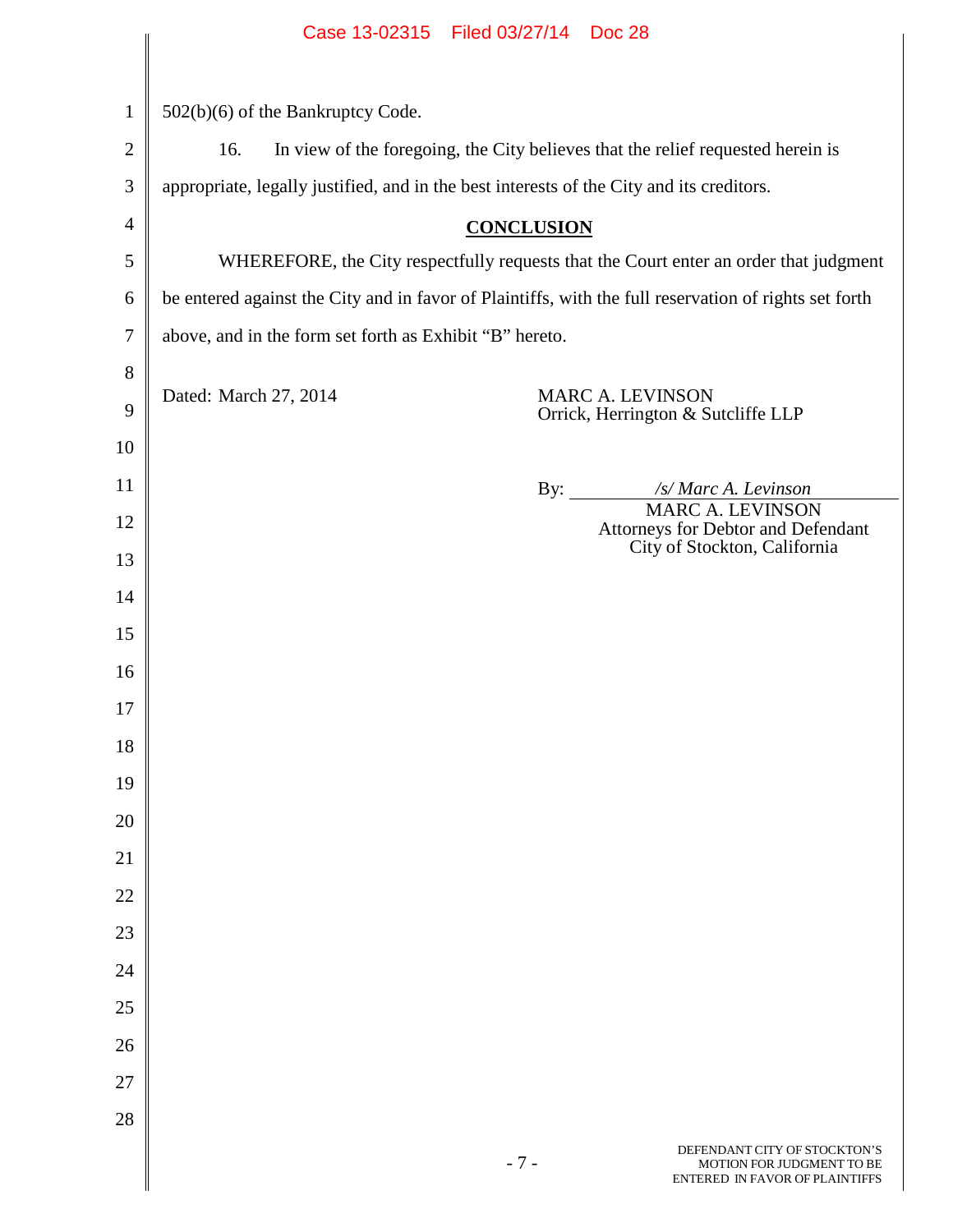# **EXHIBIT A TO DEFENDANT CITY OF STOCKTON'S MOTION FOR JUDGMENT TO BE ENTERED IN FAVOR OF PLAINTIFFS**

# **(Excerpt from Disclosure Statement of the Discussion of the 2009 Bond Issue and Related Leases)**

*(i) Financial Instruments Involved.*

1

2

3

4

5

# **g. 2009 Golf Course/Park Leases.**

6 7 8 9 10 11 12 13 14 15 16 17 The financial instruments involved in this transaction are the Stockton Public Financing Authority Lease Revenue Bonds, 2009 Series A (Capital Improvement Projects), issued on September 9, 2009, in the aggregate principal amount of \$35,080,000 (the "**2009 Golf Course/Park Bonds**"). Wells Fargo is the indenture trustee (together with any successor trustee, the "**2009 Golf Course/Park Bond Trustee**") under the Indenture of Trust, dated as of September 1, 2009, by and between the Financing Authority and the 2009 Golf Course/Park Bond Trustee. A reserve fund exists for the 2009 Golf Course/Park Bonds with a balance as of September 1, 2013, of \$904,380.81 (the "**2009 Golf Course/Park Bond Reserve Fund**"). The funds in the 2009 Golf Course/Park Bond Reserve Fund are pledged to support repayment of the 2009 Golf Course/Park Bonds. The 2009 Golf Course/Park Bonds are not insured; however, Franklin is the sole holder of the bonds. *(ii) Leased Properties.*

#### 18 19 20 21 22 23 24 25 26 27 As described in more detail below, the properties that are involved in this transaction are Oak Park, the Van Buskirk Golf Course, and the Swenson Golf Course (as defined below, the "**Golf Course/Park Properties**"). In order to facilitate the financing to be provided by the 2009 Golf Course/Park Bonds, the City, as owner of the Golf Course/Park Properties, leased the properties to the Financing Authority, pursuant to a site and facility lease dated as of September 1, 2009, for a term ending on September 1, 2038, with a possible extension of the term to the date upon which the 2009 Golf Course/Park Bonds are paid in full. Pursuant to section 510 of the City Charter, the term of the lease cannot extend for more than 55 years or to August 31, 2064 (the "**Golf Course/Park Lease Out**"). The City contemporaneously leased the properties back from the Financing Authority for the same number of years pursuant to the terms of the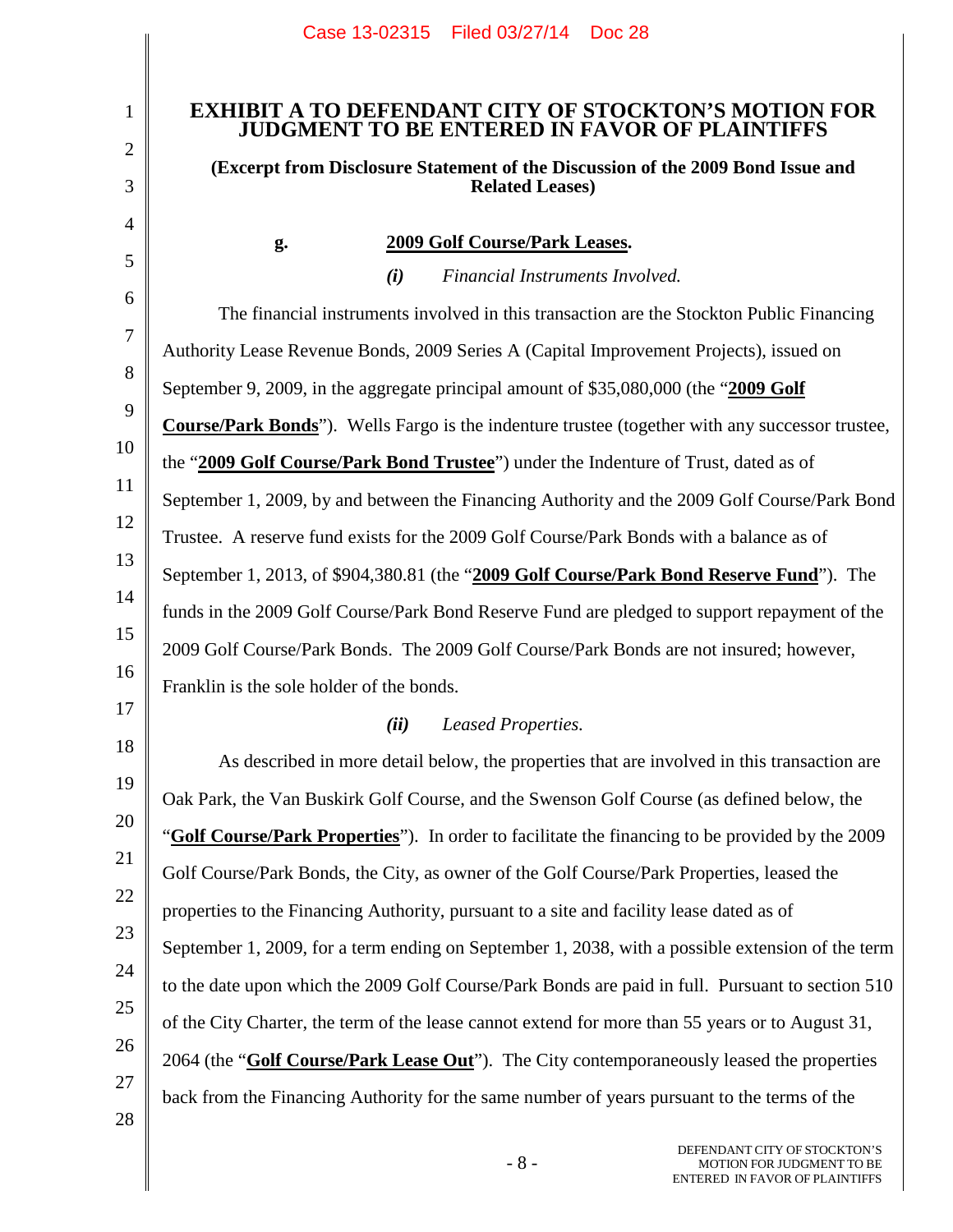1 2 3 4 Lease Agreement dated as of September 1, 2009 (the "**Golf Course/Park Lease Back**"). Thus, the City is the lessor and the Financing Authority is the tenant under the Golf Course/Park Lease Out transaction, and the Financing Authority is the lessor and the City is the tenant in the Golf Course/Park Lease Back transaction.

5 6 7 8 9 10 11 12 13 14 15 16 17 18 19 20 As tenant under the Golf Course/Park Lease Out, the Financing Authority paid rent for the entire lease term in a lump sum payment in the amount of \$1.00. Pursuant to the terms of the Golf Course/Park Lease Back, the Financing Authority agreed to provide the net proceeds of the 2009 Golf Course/Park Bonds (with gross proceeds equal to \$35,080,000) to the City for the purpose of financing various capital projects. As tenant under the Golf Course/Park Lease Back, the City agreed to make payments, including certain semi-annual rental payments in varying amounts (\$2,415,838 fiscal year 2012-13, \$2,923,119 for fiscal year 2013-14, \$2,926,332 for fiscal year 2014-15, etc.) (the "**Golf Course/Park Lease Back Rental Payments**"). The Financing Authority assigned to the 2009 Golf Course/Park Bond Trustee its rights under the Golf Course/Park Lease Back, including the rights to enforce the lease after default by the City, and including the stream of Golf Course/Park Lease Back Rental Payments from the City, to support the repayment of the 2009 Golf Course/Park Bonds. No other revenues or assets are pledged to support the repayment of the 2009 Golf Course/Park Bonds, the repayment obligation is non-recourse to the Financing Authority, and the 2009 Golf Course/Park Bonds are payable solely from the Golf Course/Park Lease Back Rental Payments. A default occurred on March 1, 2012 in the payment by the City of amounts due under the Golf Course/Park Lease Back.

21 22 23 24 The subject properties consist of three separate properties, each of which continues to be owned by the City (subject to the Golf Course/Park Lease Out to the Financing Authority and the Golf Course/Park Lease Back from the Financing Authority) (as described below, the "**Golf Course/Park Properties**").

25

# **(a) Oak Park.**

26 27 28 This property is a public park of approximately 61.2 acres, bounded on the east by Union Pacific railroad tracks, on the north by East Fulton Street, on the south by East Alpine Street, and on the west by North Sutter and Alvarado Streets. This park features group picnic areas, 20 picnic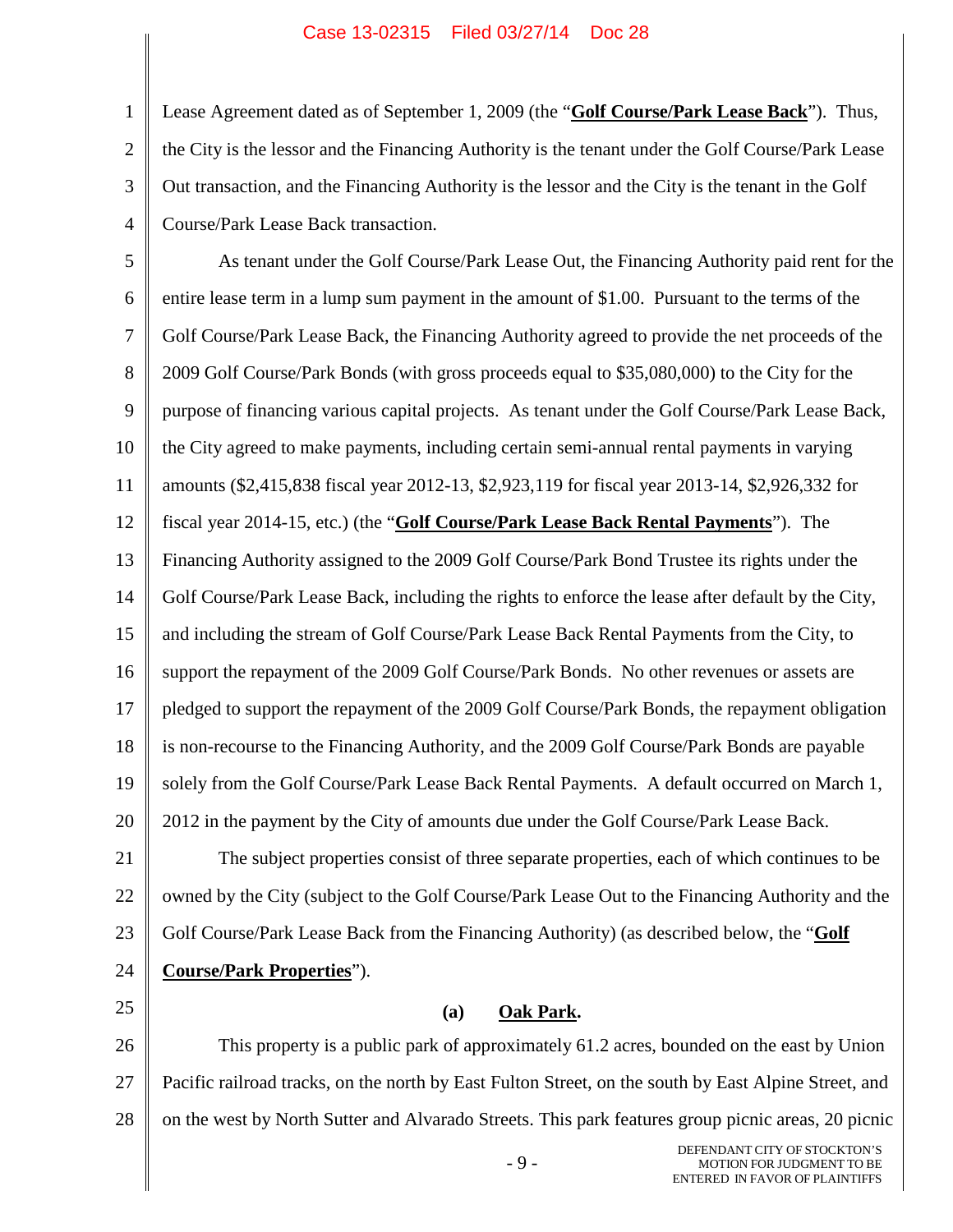1 2 3 4 5 6 7 8 9 10 11 12 13 14 15 16 17 tables, two tot lots, 15 barbecue pits, and four restrooms. In addition, Oak Park features 11 tennis courts; two regulation softball fields; the Billy Hebert Field; a 6,000 seat, regulation professional minor league baseball field (renovated in 2002); a multi-use field; a community swimming pool complex with changing facilities; and an approximately 13,875-square-foot ice-rink facility with seating for 350. A one-story senior center of approximately 5,000 square feet, which is available for rental to the public is also located at Oak Park. **(b) Swenson Golf Course.** This property was opened in 1952 and is located on approximately 219 acres at 6803 Alexandria Place. Swenson Golf Course features a classic championship 18-hole, par 72 course; a nine-hole executive, par three course; a 15-station driving range; two putting greens and a practice bunker; and paved cart paths. Also located on this property is a clubhouse, an approximately 2,000-square-foot pro shop, an approximately 5,000-square-foot maintenance and storage facility, and an approximately 2,500-square-foot café with seating. **(c) Van Buskirk Golf Course.** This property was opened in 1962 and is located on approximately 214.0 acres at 1740 Houston Avenue. The Van Buskirk Golf Course features a classically designed par 72, 18-hole course, an all-grass driving range with 15 stations, two practice greens, and partially paved cart

18 19 paths. Also located on this Property is a clubhouse, an approximately 2,000-square-foot pro shop, an approximately 5,000-square-foot maintenance and storage facility, and an approximately

20 21 22 2,500-square-foot cafe with seating. The Van Buskirk real property is subject to a senior reversionary interest, and if it were to be converted from a public recreational use it may revert to private parties.

23 24 25 26 27 All three properties are zoned for their current use, and it would be unlikely that the zoning could be changed for commercial development, even assuming that commercial development of any of the properties would be economically viable given Stockton's current real estate market. As owner of the fee interest in the property, the City would have to approve any application for a zoning change.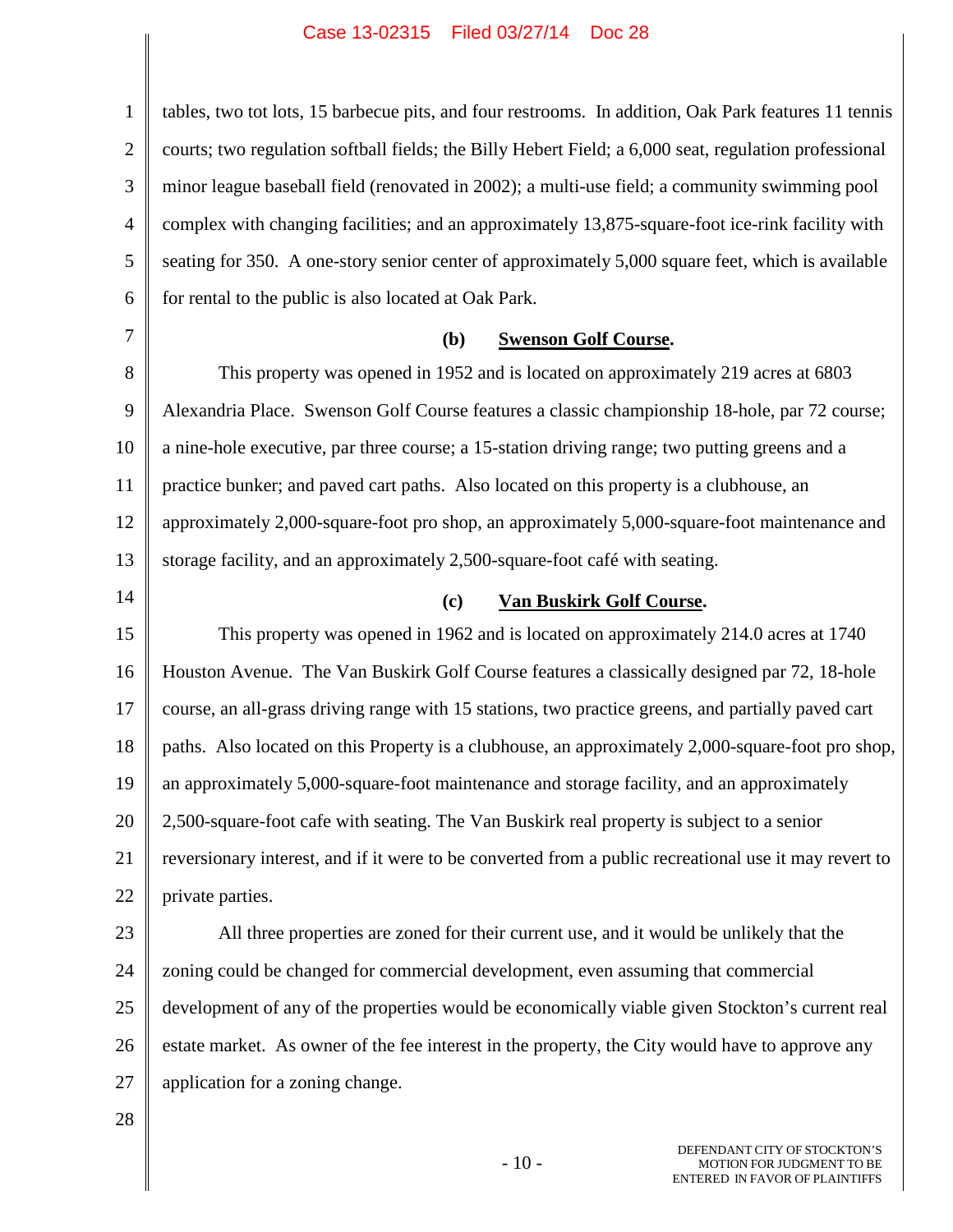|                | Filed 03/27/14<br>Case 13-02315                                                                         |                                                                                                                                                                                                          | <b>Doc 28</b>                                 |                                                                                             |  |  |
|----------------|---------------------------------------------------------------------------------------------------------|----------------------------------------------------------------------------------------------------------------------------------------------------------------------------------------------------------|-----------------------------------------------|---------------------------------------------------------------------------------------------|--|--|
| $\mathbf{1}$   | (iii)                                                                                                   |                                                                                                                                                                                                          |                                               | Operating Revenue Shortfalls Experienced for the Golf                                       |  |  |
| $\overline{2}$ | Course/Park Properties.                                                                                 |                                                                                                                                                                                                          |                                               |                                                                                             |  |  |
| 3              | The Golf Course/Park Properties generate revenues, but these revenues have historically                 |                                                                                                                                                                                                          |                                               |                                                                                             |  |  |
| 4              | been short of the amounts necessary to cover operating expenses.                                        |                                                                                                                                                                                                          |                                               |                                                                                             |  |  |
| 5              | The table below lists revenues, expenses, and operating deficits for the two golf courses: <sup>4</sup> |                                                                                                                                                                                                          |                                               |                                                                                             |  |  |
| 6              |                                                                                                         |                                                                                                                                                                                                          |                                               |                                                                                             |  |  |
| 7              |                                                                                                         | FY 2010-11<br>Actual (\$)                                                                                                                                                                                | FY 2011-12<br><b>Unaudited</b><br>Actual (\$) | FY 2012-13<br>Projected (\$)                                                                |  |  |
| 8              | <b>Revenues</b><br><b>Swenson Golf Course</b><br>Van Buskirk Golf Course                                | 1,126,374<br>532,091                                                                                                                                                                                     | 1,260,192<br>597,066                          | 1,073,415<br>495,366                                                                        |  |  |
| 9              | <b>Expenses</b>                                                                                         |                                                                                                                                                                                                          |                                               |                                                                                             |  |  |
| 10             | <b>Swenson Golf Course</b><br>Van Buskirk Golf Course                                                   | 1,195,093<br>802,591                                                                                                                                                                                     | 1,390,097<br>816,755                          | 1,289,120<br>702,248                                                                        |  |  |
| 11             | <b>Operating Deficit</b><br><b>Swenson Golf Course</b>                                                  | (68, 719)                                                                                                                                                                                                | (129,905)                                     | (215,705)                                                                                   |  |  |
| 12             | Van Buskirk Golf Course                                                                                 | (270, 500)                                                                                                                                                                                               | (219, 689)                                    | (206, 882)                                                                                  |  |  |
| 13             |                                                                                                         |                                                                                                                                                                                                          |                                               |                                                                                             |  |  |
| 14             | Operating deficits for Oak Park are difficult to calculate with precision because revenues              |                                                                                                                                                                                                          |                                               |                                                                                             |  |  |
| 15             | for certain facilities, such as the pool, the softball fields, and the senior center, are pooled with   |                                                                                                                                                                                                          |                                               |                                                                                             |  |  |
| 16             | revenues from related City facilities. For the past three years, however, these operating deficits      |                                                                                                                                                                                                          |                                               |                                                                                             |  |  |
| 17             | are estimated to be approximately \$400,000 per year.                                                   |                                                                                                                                                                                                          |                                               |                                                                                             |  |  |
| 18             | As a result, each of the properties generates no revenues at all to service the debt                    |                                                                                                                                                                                                          |                                               |                                                                                             |  |  |
| 19             | obligations of the 2009 Golf Course/Park Bonds. Instead, the City has historically utilized certain     |                                                                                                                                                                                                          |                                               |                                                                                             |  |  |
| 20             | unpledged revenues and made expenditures from the General Fund to cover the operating                   |                                                                                                                                                                                                          |                                               |                                                                                             |  |  |
| 21             |                                                                                                         | shortfalls of the Golf Course/Park Properties and to pay debt service on the 2009 Golf                                                                                                                   |                                               |                                                                                             |  |  |
| 22             | Course/Park Bonds.                                                                                      |                                                                                                                                                                                                          |                                               |                                                                                             |  |  |
| 23             | (iv)<br>Lease Rejection by City.                                                                        |                                                                                                                                                                                                          |                                               |                                                                                             |  |  |
| 24             |                                                                                                         | The City has determined that it cannot afford to pay the debt service on the 2009 Golf                                                                                                                   |                                               |                                                                                             |  |  |
| 25             |                                                                                                         | Course/Park Bonds from General Fund revenues or from other unpledged revenues. As a result,                                                                                                              |                                               |                                                                                             |  |  |
| 26             | the City has decided to reject the Golf Course/Park Lease Out and the Golf Course/Park Lease            |                                                                                                                                                                                                          |                                               |                                                                                             |  |  |
| 27<br>28       | 2014_Adopted_Budget.pdf.                                                                                | $4$ Data from "Community Services Department, Golf $-481$ , 2013-14 Adopted Budget," in City of Stockton 2013-<br>2014 Annual Budget (2013) at H-23, available at http://www.stocktongov.com/files/2013- |                                               |                                                                                             |  |  |
|                | $-11-$                                                                                                  |                                                                                                                                                                                                          |                                               | DEFENDANT CITY OF STOCKTON'S<br>MOTION FOR JUDGMENT TO BE<br>ENTERED IN FAVOR OF PLAINTIFFS |  |  |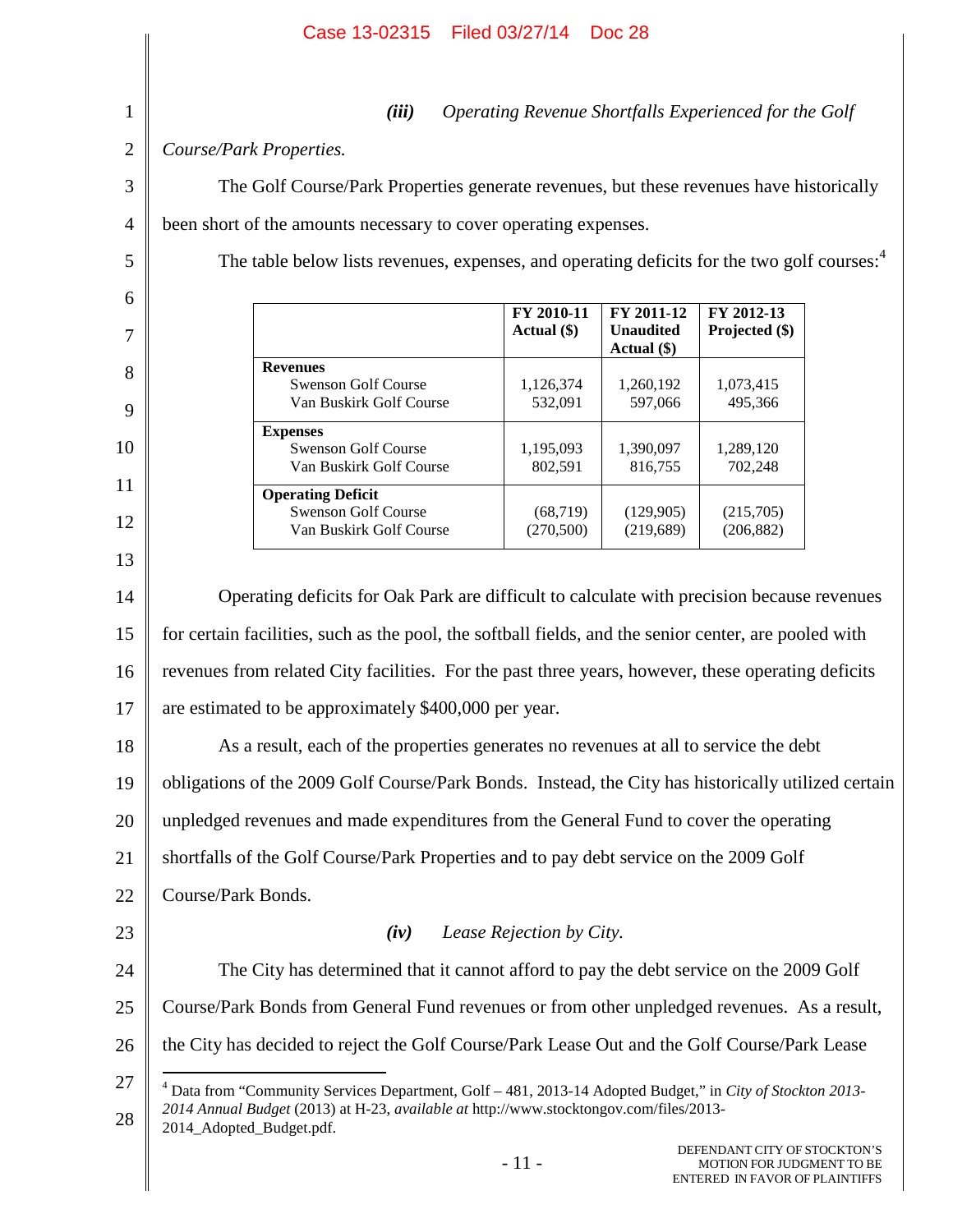1 Back under section 365(a).

2 3 4 5 6 7 8 9 10 11 12 13 14 15 16 17 18 19 20 21 22 23 24 25 26 27 28 The practical consequences of such lease rejection are difficult to predict. As a result of the rejection by the City of the Golf Course/Park Lease Out, the 2009 Golf Course/Park Bond Trustee, as the nominal tenant pursuant to the assignment from the Financing Authority of all of the rights of the Authority under the Golf Course/Park Lease Out, may have the option under section 365(h) to take possession of the Golf Course/Park Properties for the balance of the term of the Golf Course/Park Lease Out so long as the rent is paid and other amounts to be paid by it under the Golf Course/Park Lease Out are paid (and the City reserves its rights to contest or place limitations upon such election), or to treat the rejection of the Golf Course/Park Lease Out as a termination of the same and thereby allow possession and control of the Golf Course/Park Properties to remain with the City. Should the 2009 Golf Course/Park Bond Trustee succeed in taking possession and control of the Golf Course/Park Properties from the City, the City would be relieved of the obligation under the Golf Course/Park Lease Back to pay for expenses associated with the Golf Course/Park Properties, including utilities, insurance, and maintenance expenses, all of which would instead be borne by the 2009 Golf Course/Park Bond Trustee. The rent under the Golf Course/Park Lease Out was paid in a lump sum from the proceeds of the 2009 Golf Course/Park Bonds, so no further rent would be due and owing. The City would have an interest, however, in ensuring that the Golf Course/Park Properties are run in a responsible, safe and professional manner. The actual decision will likely be made by Franklin, as the current holder of the 2009 Golf Course/Park Bonds, or its successor(s) should Franklin transfer ownership of the bonds. Franklin would have at least these options: (1) treat the rejection as a breach of the lease, make a claim for damages for breach of lease, and allow possession and control of the Golf Course/Park Properties to remain with the City (and the City would then need to make the decision of whether to continue to operate the Golf Course/Park Properties and underwrite the operating losses or close the Golf Course/Park Properties and pay for the closure, maintenance, security and other holding costs); (2) attempt to exercise the option under section 365(h) to take over possession and either operate the Golf Course/Park Properties (and underwrite the operating deficits, likely in the hope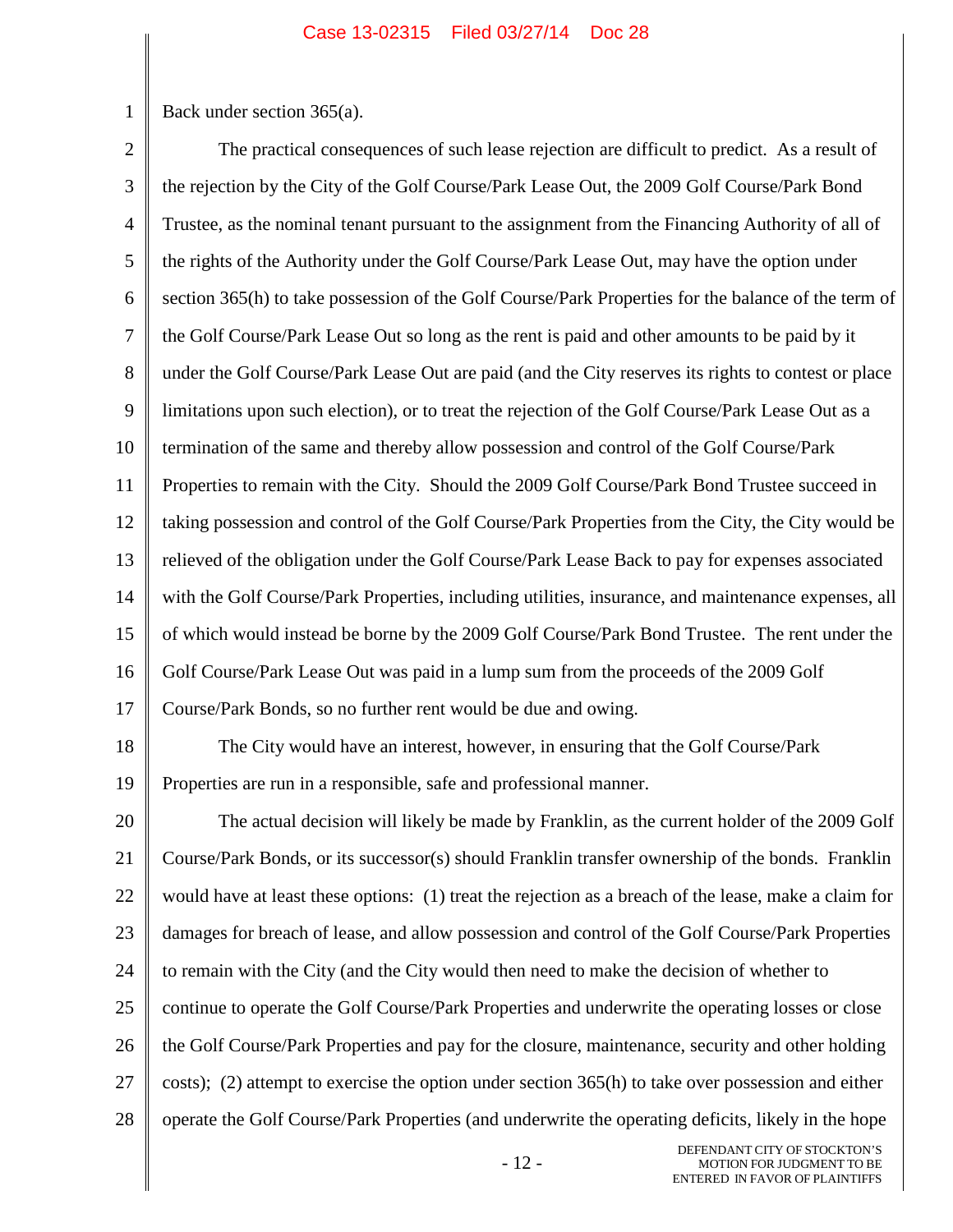1 2 3 4 5 6 7 8 9 10 11 12 that such operating deficits can be converted into operating profits), or hold the Golf Course/Park Properties without operating them (and underwrite the closure, maintenance, security and other holding costs) in order to sell the rights to the remaining term of the Golf Course/Park Lease Out to a third party. Although theoretically possible, the City believes it is unlikely that Franklin would decide to enter into possession of the Golf Course/Park Properties for the balance of the term of the Golf Course/Park Lease Out and shut the properties down, which would obligate Franklin to pay all of the closure, maintenance, security and other holding costs of the Golf Course/Park Properties without realizing any revenue at all from the operation of the properties. The City is party to executory contracts with vendors, managers and operators of services and facilities located at the Golf Course/Park Properties (e.g., the Golf Courses are operated by a management company, as is the ice rink, etc.). Should the City not be in a position to continue to operate the Golf Course/Park Properties (because Franklin is successful in causing the 2009 Golf

13 14 15 16 Course/Park Bond Trustee to take over possession), the City will likely reject the executory contracts related to the properties. However, if the City remains in possession and control of the properties, the City will likely re-negotiate such contracts or may assume such executory contracts.

17 18 19 20 21 At this time the City does not know whether the 2009 Golf Course/Park Bond Trustee/Franklin would decide to attempt to enter into possession (which the City may contest or attempt to impose conditions upon). When the City is in a position to make such decisions, the City will decide to reject, assume or renegotiate executory contracts with such vendors and other parties.

22 23 24 25 Should the 2009 Golf Course/Park Bond Trustee/Franklin decide to and be successful in taking possession of the Golf Course/Park Properties from the City, at the end of the term of the Golf Course/Park Lease Out, possession, custody and control of the Golf Course/Park Properties will revert to the City as the owner of the Golf Course/Park Properties.

- 26
- 27
- 28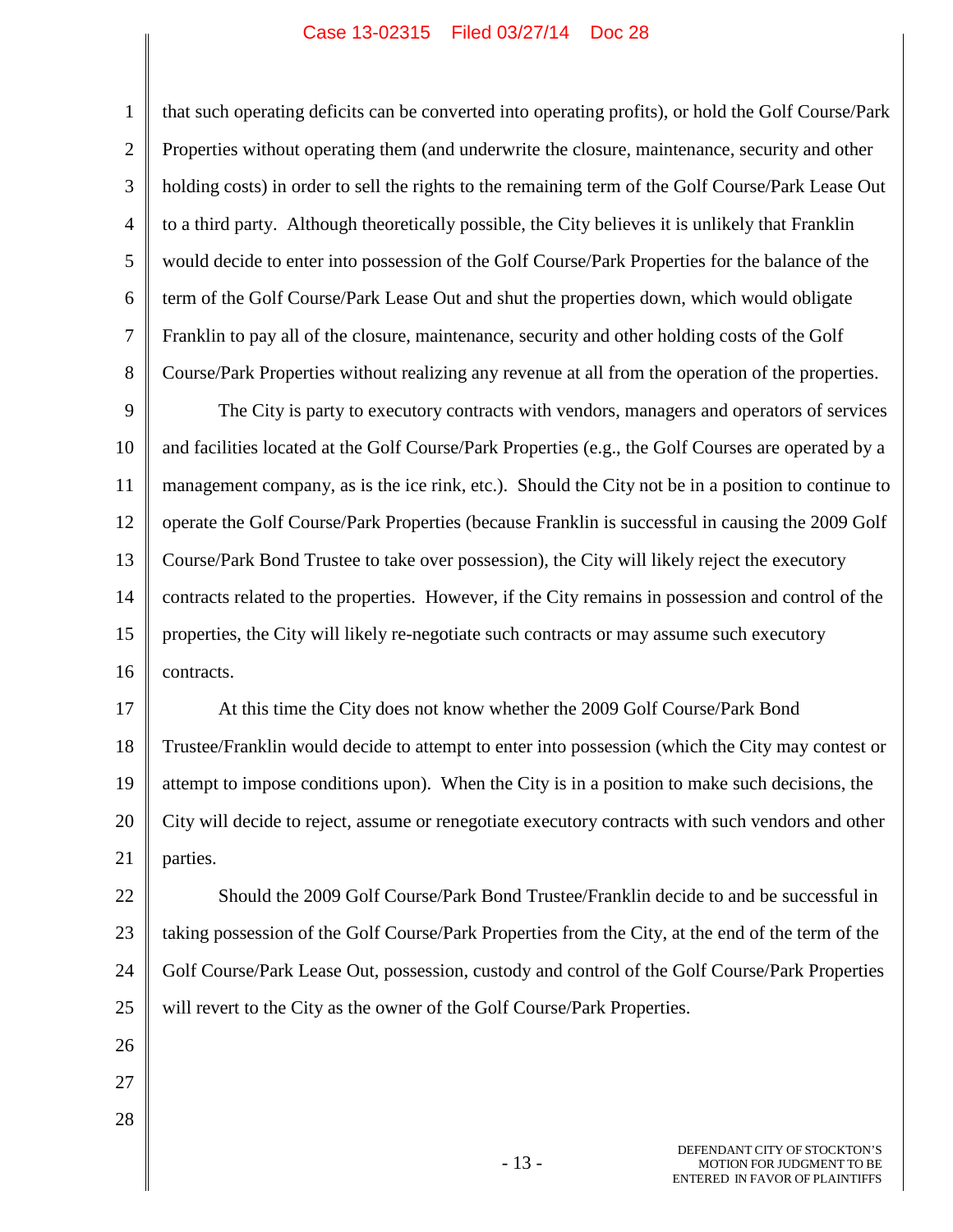| $\mathbf{1}$   | Limits/Restrictions Upon the Right of the Golf Course/Park<br>(v)                                     |  |  |  |
|----------------|-------------------------------------------------------------------------------------------------------|--|--|--|
| $\overline{2}$ | Bond Trustee/Franklin to Take Over Possession of the Golf Course/Park Properties.                     |  |  |  |
| 3              | As a result of the lease/leaseback transaction described herein, the City is currently in             |  |  |  |
| $\overline{4}$ | possession, custody and control of the Golf Course/Park Properties, but section 365(h) may            |  |  |  |
| 5              | provide the Golf Course/Park Bond Trustee/Franklin the right to enter into possession and control     |  |  |  |
| 6              | of the Golf Course/Park Properties. However, the Golf Course/Park Lease Out states in section 5       |  |  |  |
| 7              | thereof, entitled "Purpose": "The Authority shall use the Site and the Facility solely for the        |  |  |  |
| 8              | purpose of leasing the Site and the Facility to the City, pursuant to the Lease Agreement"            |  |  |  |
| 9              | Thus, the Golf Course/Park Bond Trustee/Franklin (having succeeded to the rights of the               |  |  |  |
| 10             | Authority by assignment) may not have any rights to the Golf Course/Park Properties other than        |  |  |  |
| 11             | to lease them to the City, and specifically may not have the right to operate the Golf Course/Park    |  |  |  |
| 12             | Properties for their own account. The City is still considering the merits of such an argument.       |  |  |  |
| 13             | Further, the Golf Course/Park Bond Trustee/Franklin is not currently in possession of the             |  |  |  |
| 14             | Golf Course/Park Properties and if they wished to invoke section 365(h), the changeover in            |  |  |  |
| 15             | possession and control from the City to the Golf Course/Park Bond Trustee/Franklin would not be       |  |  |  |
| 16             | nearly as straightforward and uncomplicated as the typical situation in which a commercial tenant     |  |  |  |
| 17             | merely remains in possession of its existing leased premises. The City would have an ongoing          |  |  |  |
| 18             | and continuing interest in ensuring that the golf courses and the park would continue to be           |  |  |  |
| 19             | operated in a responsible, safe and professional manner so as not to endanger the citizens of         |  |  |  |
| 20             | Stockton and not let the properties go into disrepair or worse, abandonment. Finally, the Golf        |  |  |  |
| 21             | Course/Park Properties are subject to use restrictions that mandate that the properties be used only  |  |  |  |
| 22             | for the existing activities and uses.                                                                 |  |  |  |
| 23             | Franklin disputes the foregoing characterization of its rights and remedies in respect to the         |  |  |  |
| 24             | 2009 Golf Course/Park Bonds, including the alleged limits or restrictions upon its right to possess   |  |  |  |
| 25             | and use the Golf Course/Park Properties.                                                              |  |  |  |
| 26             |                                                                                                       |  |  |  |
| 27             |                                                                                                       |  |  |  |
| 28             |                                                                                                       |  |  |  |
|                | DEFENDANT CITY OF STOCKTON'S<br>$-14-$<br>MOTION FOR JUDGMENT TO BE<br>ENTERED IN FAVOR OF PLAINTIFFS |  |  |  |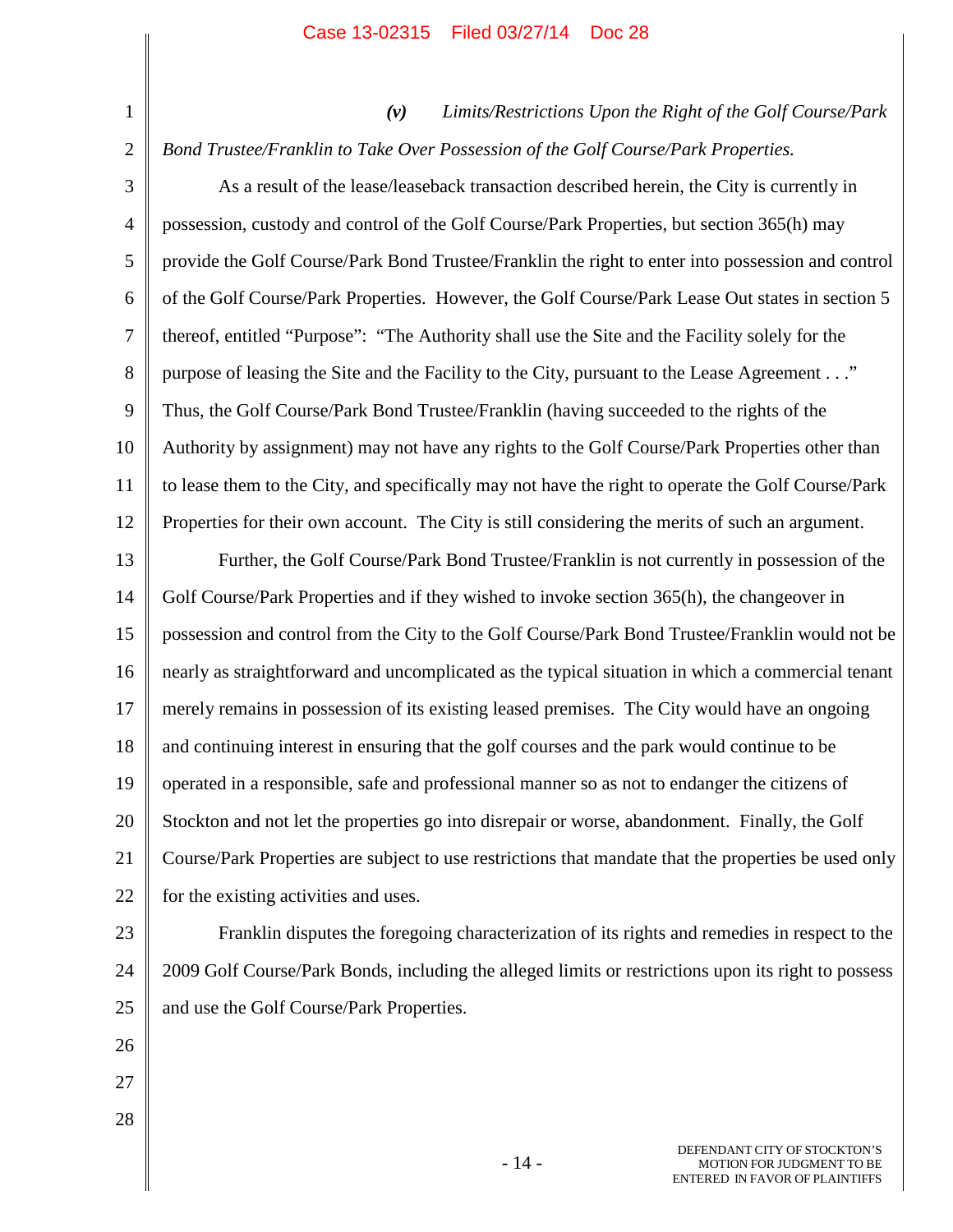1

2

**(a)** Rather Than Maintaining the Status Quo, a Takeover by Franklin Would Interrupt the Status Quo and Require Planning, Transition, and Coordinated Implementation

3 4 5 6 7 8 9 10 11 12 13 14 15 16 17 18 19 20 21 22 23 24 25 26 27 28 Should the Golf Course/Park Bond Trustee/Franklin decide, for some reason, to take over the operations at the Golf Course/Park Properties, there will be a fairly massive change to the operations of the Golf Course/Park Properties. In order to plan for such a takeover, and in the absence of agreement with the Golf Course/Park Bond Trustee/Franklin on such issues, the City would request that the Court enter an order outlining a process and timelines for the decisionmaking process (e.g., when would the Golf Course/Park Bond Trustee/Franklin need to make a final decision about whether to take over such operations? When would the changeover of possession occur? Which vendors would the Golf Course/Park Bond Trustee/Franklin like to retain and which vendors would they terminate (assuming they could even do so)?), as well as protections for the City to ensure the responsible, safe and professional operation of the facilities throughout the years of the Golf Course/Park Lease Out term (liability insurance satisfactory to the City would need to be maintained, adequate measures for security at all three facilities would need to be in place or in prospect, measures to ensure that access to all three facilities by members of the public would not be interrupted, changeover in billing arrangements for utilities such as water, gas, electricity, and telephone would need to be in place, arrangements with any new vendors would need to be in place, arrangements satisfactory to the City for the maintenance and upkeep and replacement of obsolete or non-functional equipment located at the facilities and maintenance and capital improvements of the facilities themselves would need to be in place, arrangements for allowing City personnel to access infrastructure and other public facilities located on the subject properties would need to be in place, etc.). The City would want to be protected from the uncertainty of not knowing when or if the Golf Course/Park Bond Trustee/Franklin would decide to enter into possession of the Golf Course/Park Properties. The City would want protection from Franklin attempting to provide the public with the idea that the City and the citizens of the City would lose access to and the use of the Golf Course/Park Properties unless Franklin's payment demands are met. The City would want protection from Franklin taking possession of the Golf Course/Park Properties to simply cease operations at the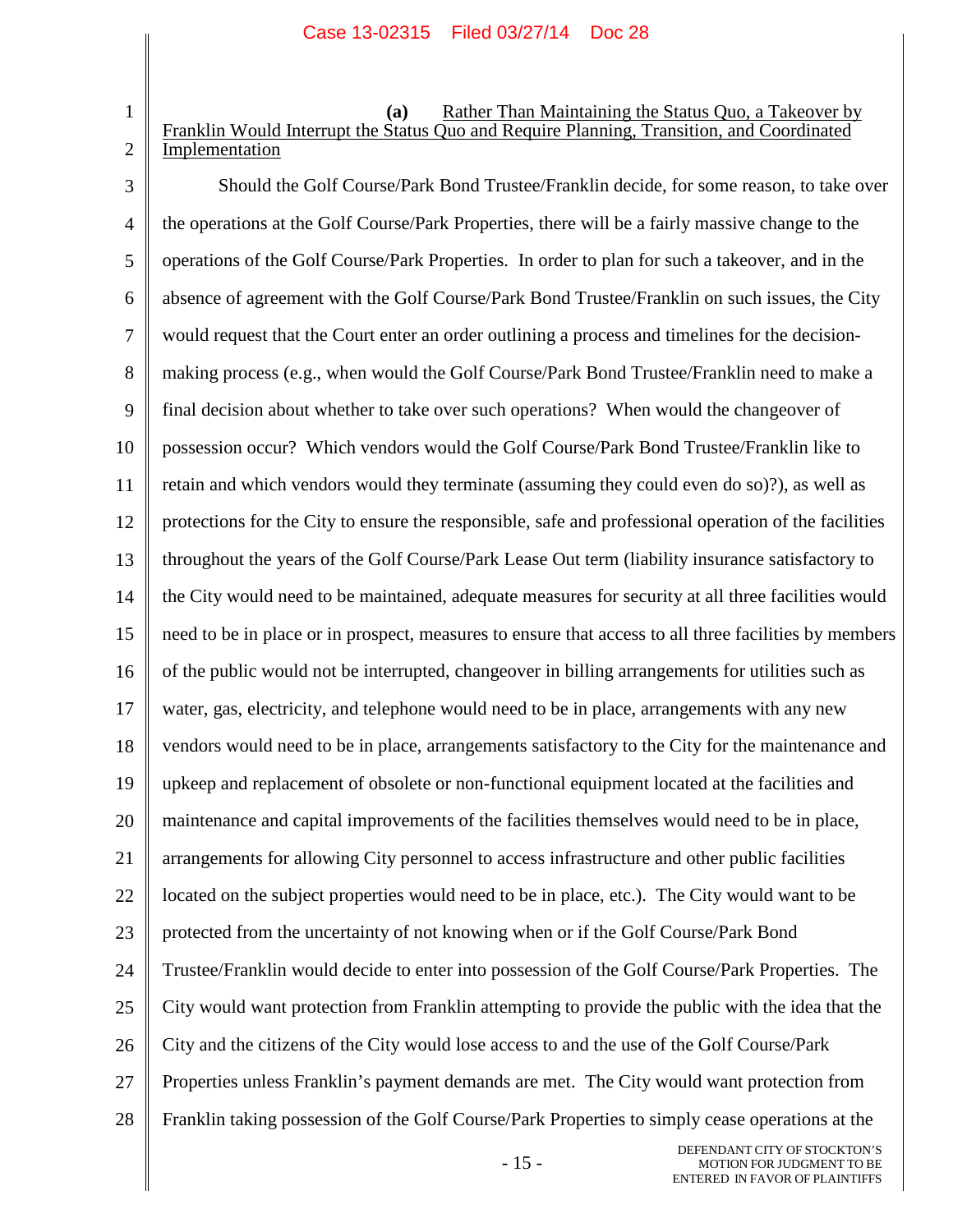1 2 3 4 facilities, or worse, operate the facilities in an unsafe manner or allow the facilities to fall into disrepair and neglect. And, the City would want protection from the chaos and public confusion that could result if there are not guidelines and timetables for the transition from City-operated properties to privately-operated properties.

5

6

# **(b)** The Golf Courses Must Continue to Be Operated as Golf Courses, and Oak Park Must Continue to Be Operated as a Park

7 8 9 10 Should the Golf Course/Park Bond Trustee/Franklin decide, for some reason, to take over the operations at the Golf Course/Park Properties, the current usage of the facilities could not be altered by the Golf Course/Park Bond Trustee/Franklin, to say, construction of residential housing or construction of office or retail buildings.

11 12 13 14 15 Van Buskirk Golf Course, Swenson Golf Course, and Oak Park are all designated "Parks and Recreation" by the 2035 Stockton General Plan. According to the General Plan, "Allowed Uses" under the Parks and Recreation designation include "City and county parks, golf courses, marinas, community centers, public and quasi-public uses, and other similar and compatible uses". Pages 3-7 of the Goals and Policies Report, December 2007.

16 17 18 19 20 21 22 23 24 25 26 These three properties are designated PF (Public Facilities) by the Stockton Development Code (Zoning Ordinance). The PF Zoning District includes not just parks, but City facilities throughout the City. As such, the list of permissible land uses is somewhat broader, with provisions for auditoriums, libraries, and similar civic uses. However, very few of these land uses are permitted without a discretionary permit from either the Community Development Director or the Planning Commission. With each discretionary permit, the review authority must make a written finding that the request is consistent with the General Plan. Referring back to the "Parks and Recreation" General Plan designation and its limited list of acceptable uses, the review authority would be precluded from making this finding for any proposed non-conforming use and, therefore, could not approve any of these additional uses. Instead, the only permissible uses would be those listed in the General Plan.

- 27
- 28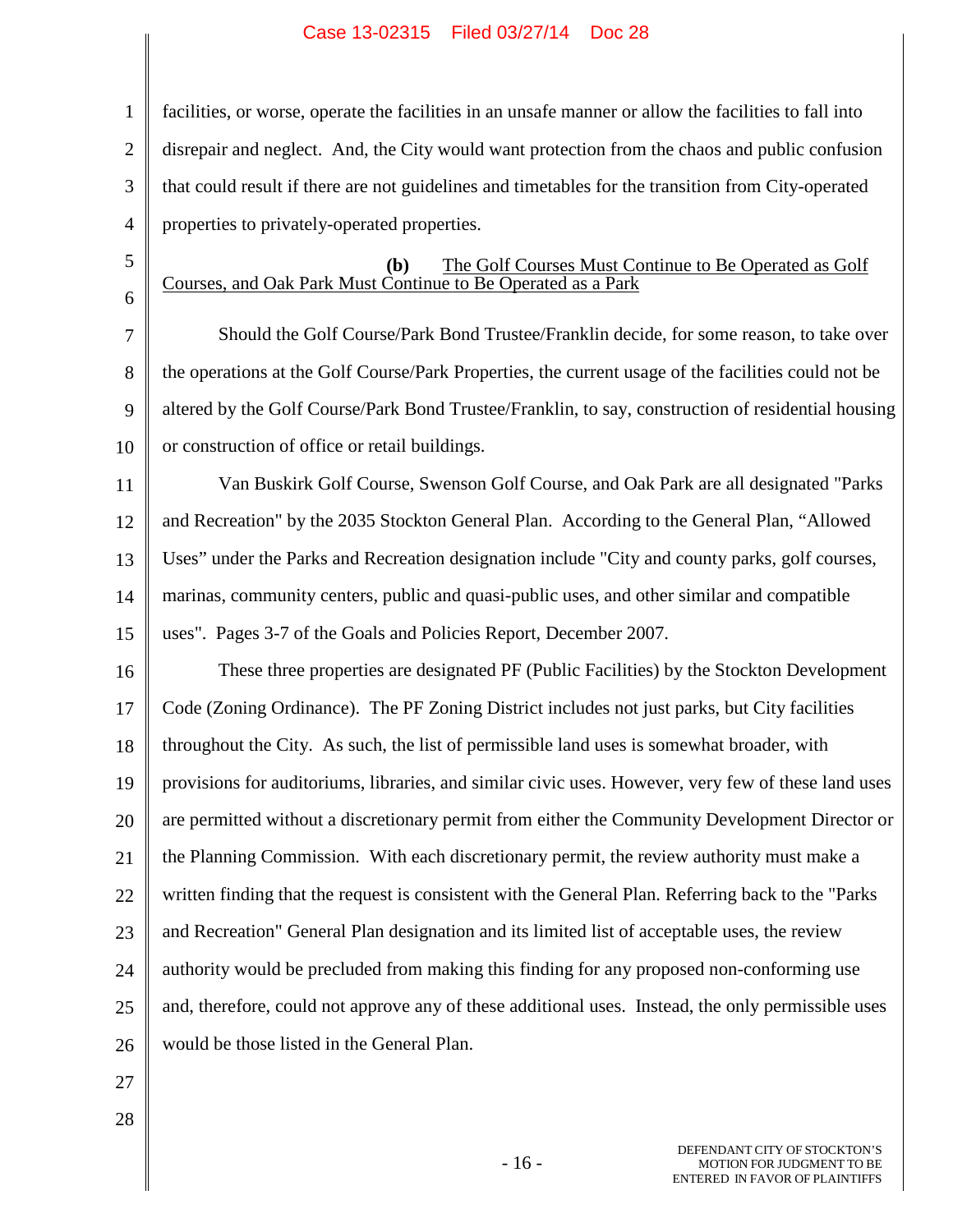3 In addition, the Van Buskirk Golf Course is subject to a restrictive condition upon title providing that if the property is not used for public purposes, the property reverts to the prior owner of the property.

1

2

4

# *(vi) Adversary Proceeding*

5 6 7 8 9 10 11 12 13 14 15 16 17 On October 14, 2013, the 2009 Golf Course/Park Bond Trustee, Franklin High Yield Tax-Free Income Fund, and Franklin California High Yield Municipal Fund commenced an adversary proceeding against the City by filing a Complaint for Declaratory Relief in the Bankruptcy Court. [Dkt. No. 1181, commencing Adversary Case 13-2315] (the "**Franklin Re-characterization** Adversary Proceeding"). In this complaint, the plaintiffs seek a declaration: (1) that the Golf Course/Park Lease Out and the Golf Course/Park Lease Back are not in fact true leases of nonresidential real property under section 365 and therefore cannot be rejected by the City; (2) that their claims with respect to the Golf Course/Park Lease Out and the Golf Course/Park Lease Back are instead secured claims under section 506(a) secured by an interest in the Golf Course/Park Properties; and (3) in the alternative, if the Bankruptcy Court concludes that the Golf Course/Park Lease Out and the Golf Course/Park Lease Back are in fact true leases under section 365, that all rent payable under them from the Petition Date through the effective date of rejection is an administrative expense payable under sections 365(d)(3) and 503.

18 19 20 21 22 23 24 25 26 27 The City believes that there is no merit to the Franklin Re-characterization Adversary Proceeding and plans to vigorously defend the same. The City further believes that even if the plaintiffs are successful in re-characterizing the Golf Course/Park Lease Out transaction as a secured loan obligation, the security for such loan would be the remaining term of the leasehold interest in the Golf Course/Park Properties, and that such leasehold interest has little or no value. As discussed above, given the current zoning and use restrictions, the subject properties would need to be operated, after foreclosure on the leasehold interests by the plaintiffs, as golf courses and a park, which operations have historically been cash flow negative, that is, subsidized by the City because the direct costs of the operations far exceed the gross revenues generated by the Golf Course/Park Properties.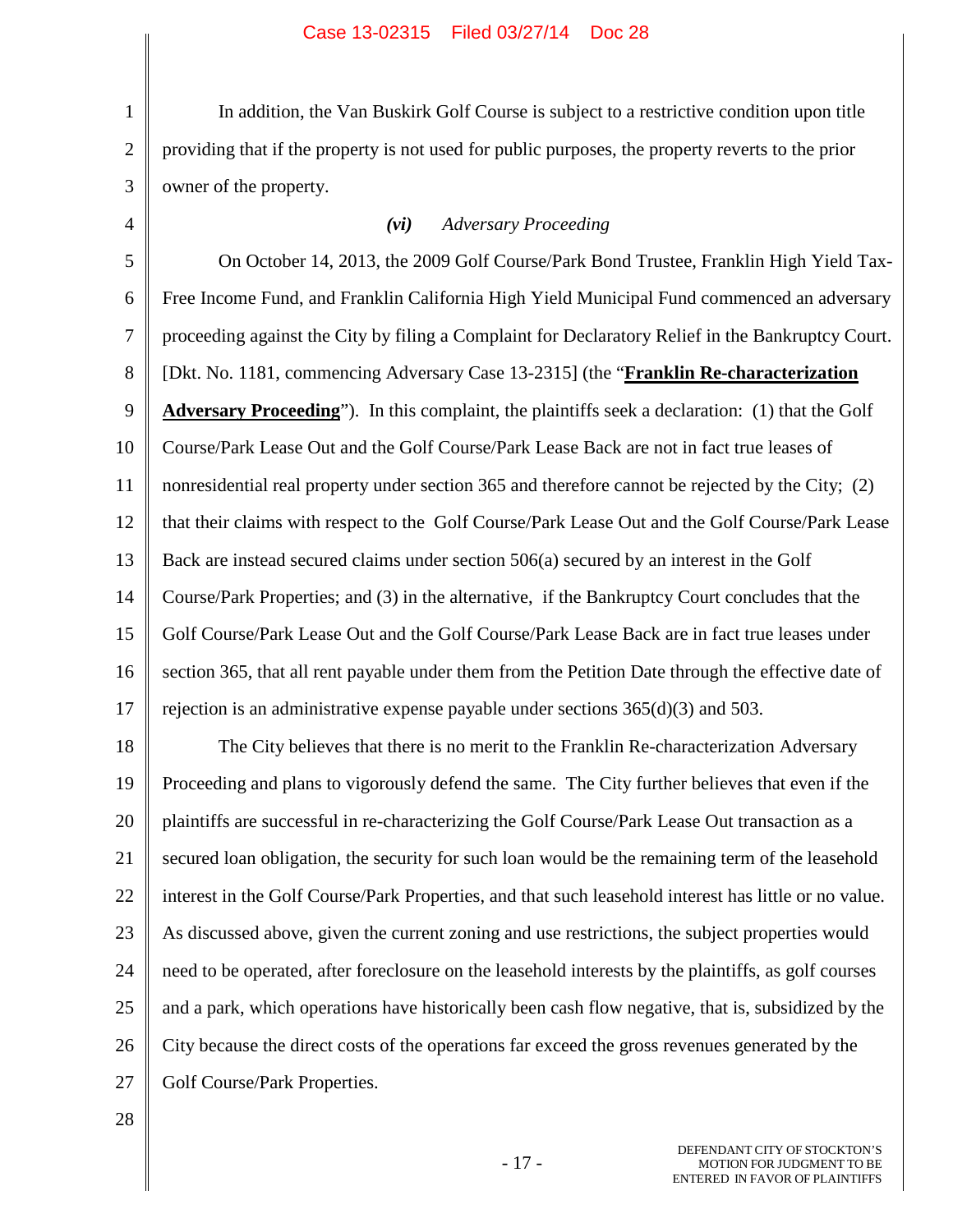|                  | Case 13-02315   Filed 03/27/14   Doc 28 |                                                                                                               |
|------------------|-----------------------------------------|---------------------------------------------------------------------------------------------------------------|
|                  |                                         |                                                                                                               |
| $\mathbf{1}$     |                                         | <b>EXHIBIT B TO DEFENDANT CITY OF STOCKTON'S MOTION FOR<br/>JUDGMENT TO BE ENTERED IN FAVOR OF PLAINTIFFS</b> |
| $\sqrt{2}$       | (Form of Judgment)                      |                                                                                                               |
| 3                |                                         |                                                                                                               |
| $\overline{4}$   |                                         |                                                                                                               |
| 5                |                                         |                                                                                                               |
| 6                |                                         |                                                                                                               |
| $\boldsymbol{7}$ |                                         |                                                                                                               |
| $8\,$            |                                         |                                                                                                               |
| $\mathbf{9}$     |                                         |                                                                                                               |
| 10               |                                         |                                                                                                               |
| 11               |                                         |                                                                                                               |
| 12               |                                         |                                                                                                               |
| 13               |                                         |                                                                                                               |
| 14               |                                         |                                                                                                               |
| 15               |                                         |                                                                                                               |
| 16               |                                         |                                                                                                               |
| 17               |                                         |                                                                                                               |
| $18\,$<br>19     |                                         |                                                                                                               |
| $20\,$           |                                         |                                                                                                               |
| 21               |                                         |                                                                                                               |
| 22               |                                         |                                                                                                               |
| 23               |                                         |                                                                                                               |
| 24               |                                         |                                                                                                               |
| $25\,$           |                                         |                                                                                                               |
| 26               |                                         |                                                                                                               |
| $27\,$           |                                         |                                                                                                               |
| $28\,$           |                                         |                                                                                                               |
|                  | 1 <sub>O</sub>                          | DEFENDANT CITY OF STOCKTON'S                                                                                  |

I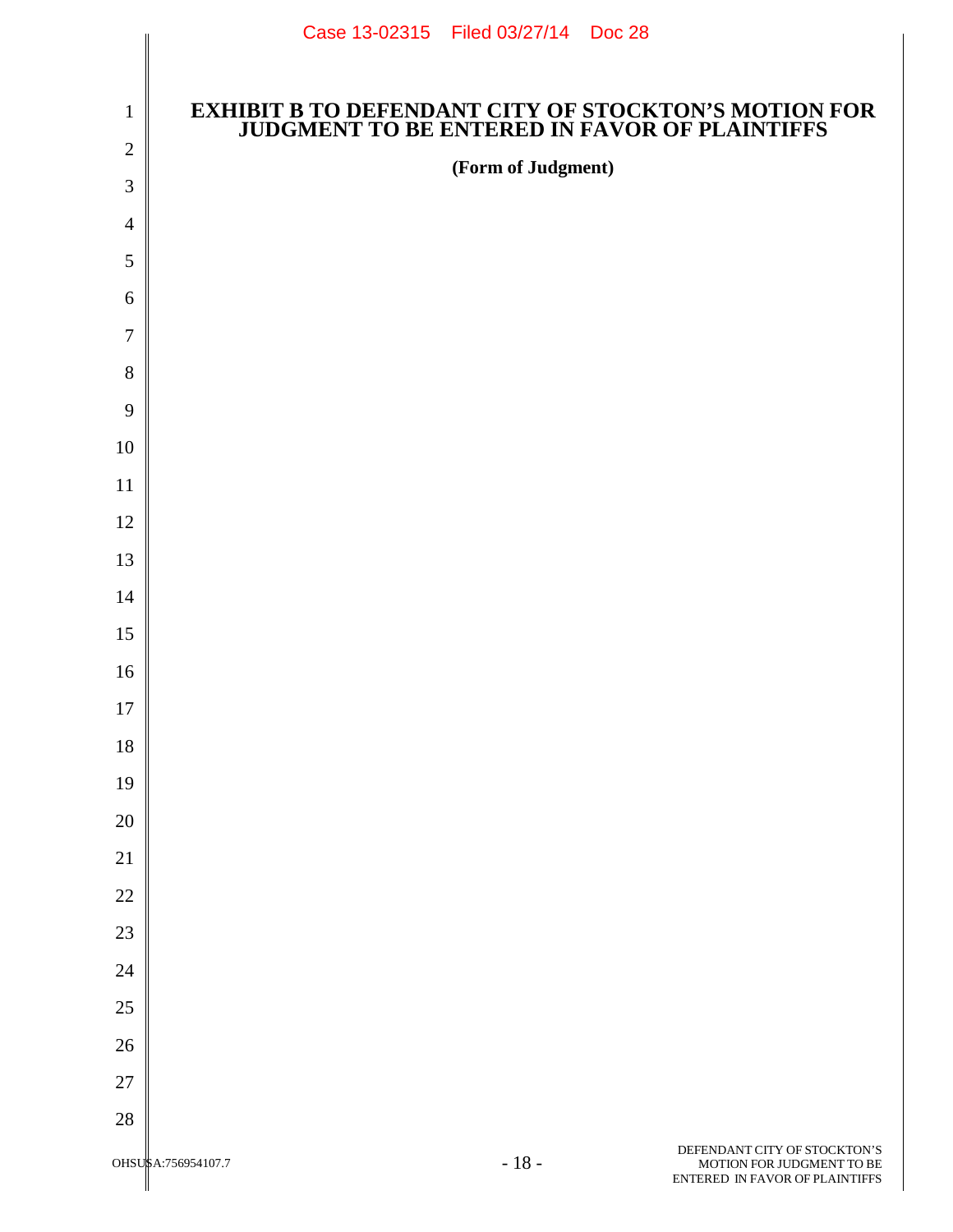|                | Case 13-02315   Filed 03/27/14   Doc 28                                                |                            |                                |  |  |
|----------------|----------------------------------------------------------------------------------------|----------------------------|--------------------------------|--|--|
|                | 3                                                                                      |                            |                                |  |  |
| $\mathbf{1}$   | MARC A. LEVINSON (STATE BAR NO. 57613)                                                 |                            |                                |  |  |
| $\overline{2}$ | malevinson@orrick.com<br>NORMAN C. HILE (STATE BAR NO. 57299)                          |                            |                                |  |  |
| 3              | nhile@orrick.com<br>ORRICK, HERRINGTON & SUTCLIFFE LLP<br>400 Capitol Mall, Suite 3000 |                            |                                |  |  |
| $\overline{4}$ | Sacramento, California 95814-4497<br>Telephone: +1-916-447-9200                        |                            |                                |  |  |
| 5              | Facsimile: $+1-916-329-4900$                                                           |                            |                                |  |  |
| 6              | JEFFERY D. HERMANN (STATE BAR NO. 90445)<br>jhermann@orrick.com                        |                            |                                |  |  |
| 7              | JOHN A. FARMER (STATE BAR NO. 242775)<br>jfarmer@orrick.com                            |                            |                                |  |  |
| 8              | ORRICK, HERRINGTON & SUTCLIFFE LLP<br>777 South Figueroa Street, Suite 3200            |                            |                                |  |  |
| 9<br>10        | Los Angeles, California 90017-5855<br>Telephone: +1-213-629-2020                       |                            |                                |  |  |
| 11             | Facsimile: +1-213-612-2499                                                             |                            |                                |  |  |
| 12             | <b>Attorneys for Defendant</b><br>City of Stockton, California                         |                            |                                |  |  |
| 13             | UNITED STATES BANKRUPTCY COURT                                                         |                            |                                |  |  |
| 14             | EASTERN DISTRICT OF CALIFORNIA                                                         |                            |                                |  |  |
| 15             |                                                                                        | <b>SACRAMENTO DIVISION</b> |                                |  |  |
| 16             |                                                                                        |                            |                                |  |  |
| 17             | In re:                                                                                 |                            | Case No. 12-32118              |  |  |
| 18             | CITY OF STOCKTON, CALIFORNIA,                                                          |                            | Chapter 9<br>Adv. No. 13-02315 |  |  |
| 19             | Debtor.                                                                                | OHS-1                      |                                |  |  |
| 20             | WELLS FARGO BANK, NATIONAL<br>ASSOCIATION, FRANKLIN HIGH YIELD                         |                            | <b>JUDGMENT IN FAVOR OF</b>    |  |  |
| 21             | TAX-FREE INCOME FUND, AND<br>FRANKLIN CALIFORNIA HIGH YIELD                            |                            | <b>PLAINTIFFS</b>              |  |  |
| 22             | MUNICIPAL FUND                                                                         |                            |                                |  |  |
| 23             | Plaintiffs,<br>v.                                                                      |                            |                                |  |  |
| 24             | CITY OF STOCKTON, CALIFORNIA,                                                          |                            |                                |  |  |
| 25             | Defendant.                                                                             |                            |                                |  |  |
| 26             |                                                                                        |                            |                                |  |  |
| 27             |                                                                                        |                            |                                |  |  |
| 28             |                                                                                        |                            |                                |  |  |
|                |                                                                                        | $-1-$                      | JUDGMENT IN FAVOR OF PLAI      |  |  |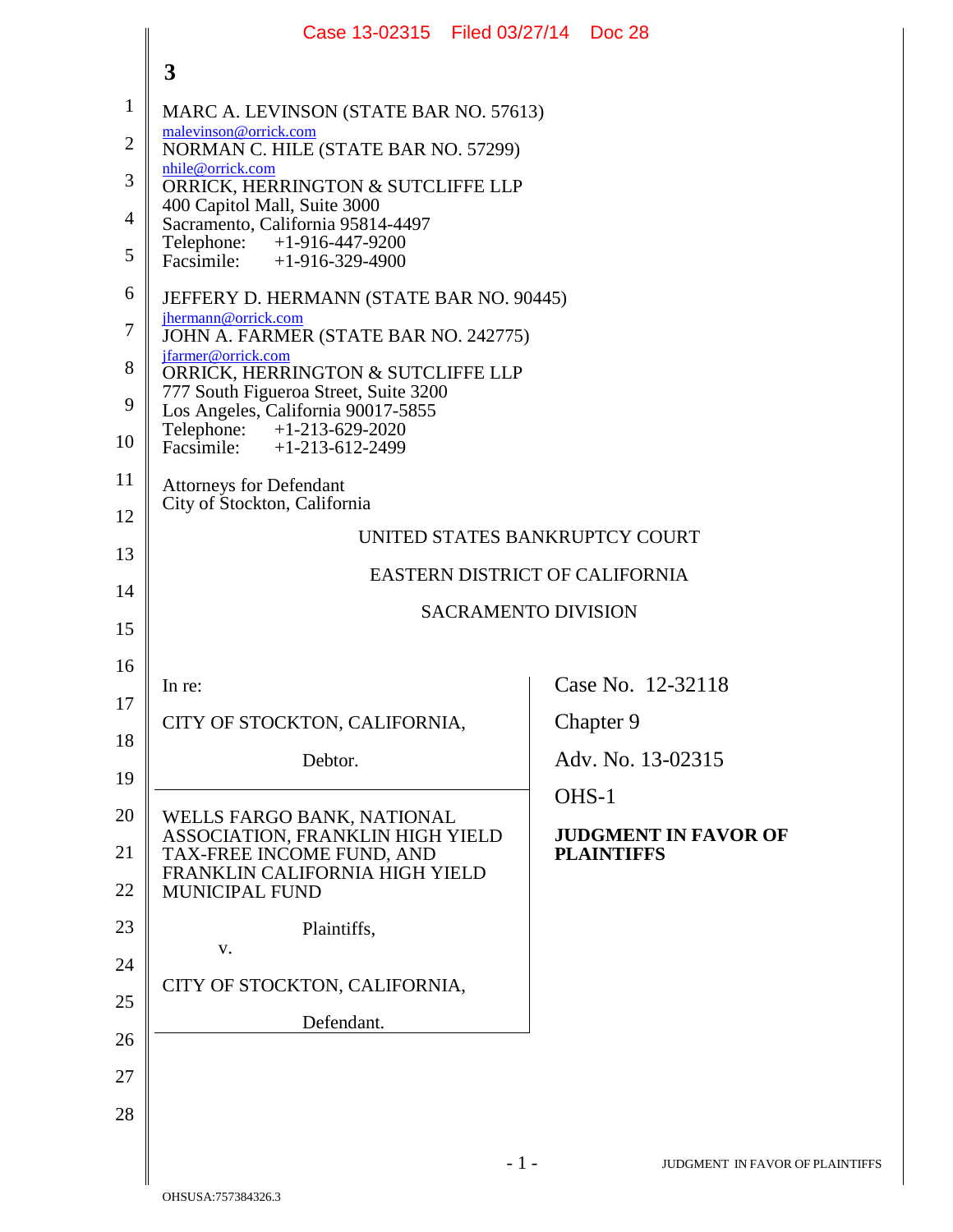4 Defendant City of Stockton, California ("**City**"), debtor in the above-captioned case and defendant in the above captioned adversary proceeding ("**Adversary**"), filed its Motion For Judgment To Be Entered In Favor Of Plaintiffs ("**Motion**") [Adv. Dkt. No. \_\_], on March 26, 2014, wherein the City seeks to have judgment entered in favor of Plaintiffs and against the City. The Court has ordered that the Motion should be granted and that judgment is to be entered in favor of Plaintiffs and against the City in the form, content and manner described in the Motion and set forth herein.

# **JUDGMENT**

9

1

2

3

5

6

7

8

# It is hereby **ORDERED**, **ADJUDGED** and **DECREED:**

10 11 12 13 14 15 16 17 18 The "**Golf Course/Park Lease Out"** and the "**Golf Course/Park Lease Back"** (as identified in the Motion) are not unexpired leases of real property within the meaning, scope and operation of sections 365 and 502(b)(6) of the Bankruptcy Code, but instead constitute a disguised secured transaction wherein the City is an obligor, Wells Fargo Bank, acting as the bond trustee under the Indenture of Trust dated as of September 1, 2009, for the bonds identified in the complaint herein, acting as the assignee of the City's Financing Authority, is the secured creditor, the obligation is to repay the amounts set forth in the Golf Course Lease Back, and the collateral consists of the right to possession and operation of the properties identified in the Motion as the Golf Course/Park Properties.

19 20 21 Nothing in this Judgment shall be construed as an admission or agreement of the City that the Golf Course/Park Lease Out or the Golf Course/Park Lease Back are disguised financings, as opposed to true leases.

22 23 24 25 26 Nothing in this Judgment shall be construed as an admission or agreement of the City, or a finding by this Court, that any other lease/leaseback transactions to which the City is a party, whether or not such transactions could be considered similar to those at issue in this proceeding, are disguised financings, as opposed to true leases, and this Judgment shall have no precedential effect upon any other transactions.